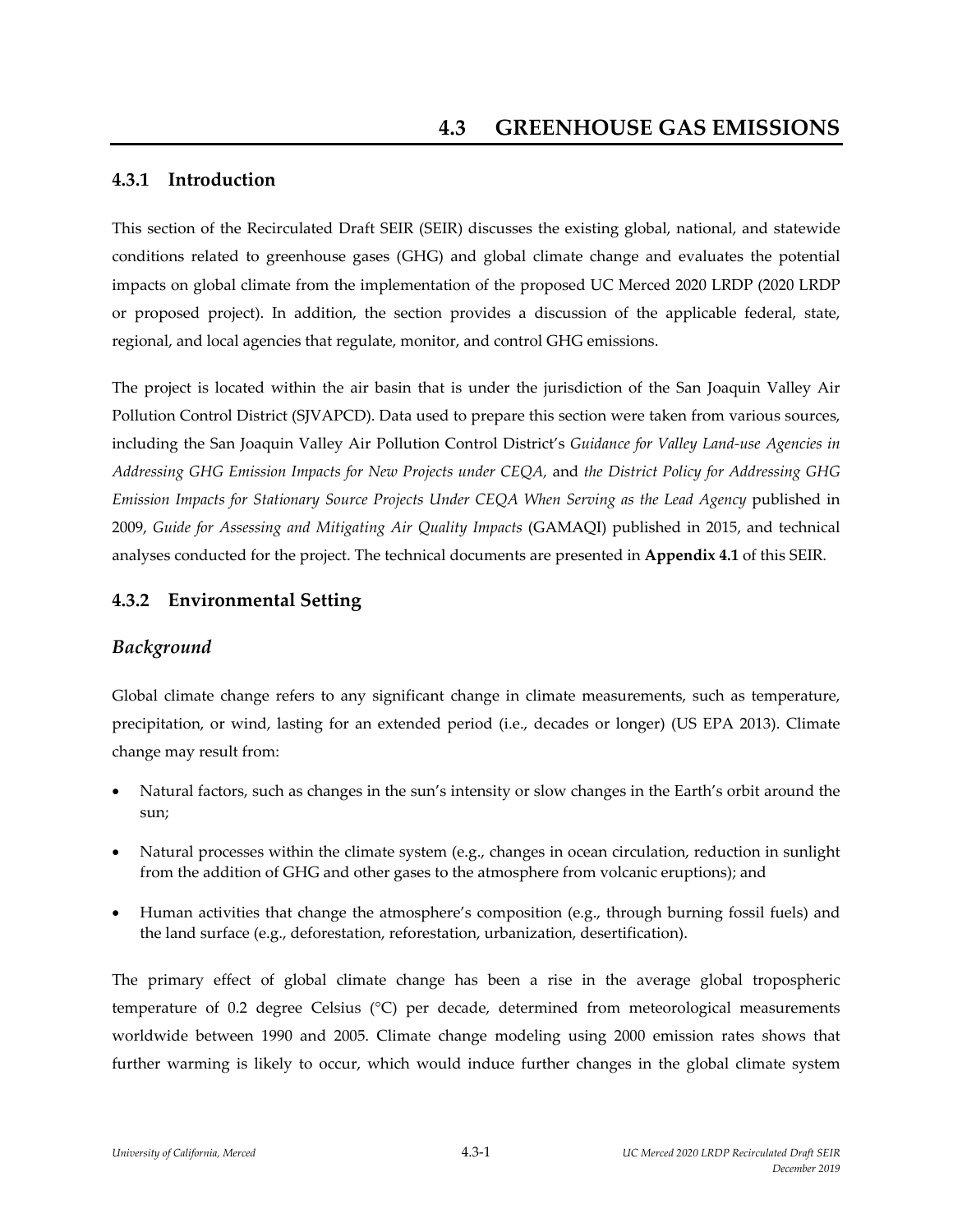during the current century (IPCC 2007). Changes to the global climate system and ecosystems, and to California, could include:

- Declining sea ice and mountain snowpack levels, thereby increasing sea levels and sea surface evaporation rates with a corresponding increase in tropospheric water vapor due to the atmosphere's ability to hold more water vapor at higher temperatures (IPCC 2007);
- Rising average global sea levels primarily due to thermal expansion and the melting of glaciers, ice caps, and the Greenland and Antarctic ice sheets. Along most of the California coast, the average values for future sea level rise are projected to be approximately 6 inches by 2030, 12 inches by 2050, and 36 inches by 2100 (NRC 2012);
- Changing weather patterns, including changes to precipitation, ocean salinity, and wind patterns, and more energetic aspects of extreme weather, including droughts, heavy precipitation, heat waves, extreme cold, and the intensity of tropical cyclones (IPCC 2007);
- Declining Sierra snowpack levels, which account for approximately half of the surface water storage in California, by 70 percent to as much as 90 percent over the next 100 years (Cal EPA 2006);
- Increasing the number of days conducive to ozone formation by 25 to 85 percent (depending on the future temperature scenario) in high ozone areas located in the Southern California area and the San Joaquin Valley by the end of the 21st century (Cal EPA 2006);
- Increasing the potential for erosion of California's coastlines and sea water intrusion into the Sacramento and San Joaquin Delta and associated levee systems due to the rise in sea level (Cal EPA 2006);
- Increasing pest infestation, making California more susceptible to forest fires (Cal EPA 2006);
- Increasing the demand for electricity by 1 to 3 percent by 2020 due to rising temperatures resulting in hundreds of millions of dollars in extra expenditures (Cal EPA 2006); and
- Summer warming projections in the first 30 years of the 21st century ranging from about 0.5 to 2 °C (0.9 to 3.6 °F) and by the last 30 years of the 21st century, from about 1.5 to 5.8 °C (2.7 to 10.5 °F) (Cal EPA 2006).

The natural process through which heat is retained in the troposphere<sup>1</sup> is called the "greenhouse effect." Various gases in the Earth's atmosphere, classified as atmospheric GHGs, play a critical role in determining the Earth's surface temperature. Solar radiation enters Earth's atmosphere as short‐wave radiation. It travels through the atmosphere without warming it and is absorbed by the Earth's surface. When the Earth re-emits this radiation back toward space, the radiation changes to long wave radiation. GHGs are transparent to incoming short-wave solar radiation but absorb outgoing long wave radiation.

 $\overline{\phantom{a}}$  ,  $\overline{\phantom{a}}$  ,  $\overline{\phantom{a}}$  ,  $\overline{\phantom{a}}$  ,  $\overline{\phantom{a}}$  ,  $\overline{\phantom{a}}$  ,  $\overline{\phantom{a}}$  ,  $\overline{\phantom{a}}$  ,  $\overline{\phantom{a}}$  ,  $\overline{\phantom{a}}$  ,  $\overline{\phantom{a}}$  ,  $\overline{\phantom{a}}$  ,  $\overline{\phantom{a}}$  ,  $\overline{\phantom{a}}$  ,  $\overline{\phantom{a}}$  ,  $\overline{\phantom{a}}$ 

<sup>1</sup> The troposphere is the bottom layer of the atmosphere, which varies in height from the Earth's surface from 6 to 7 miles).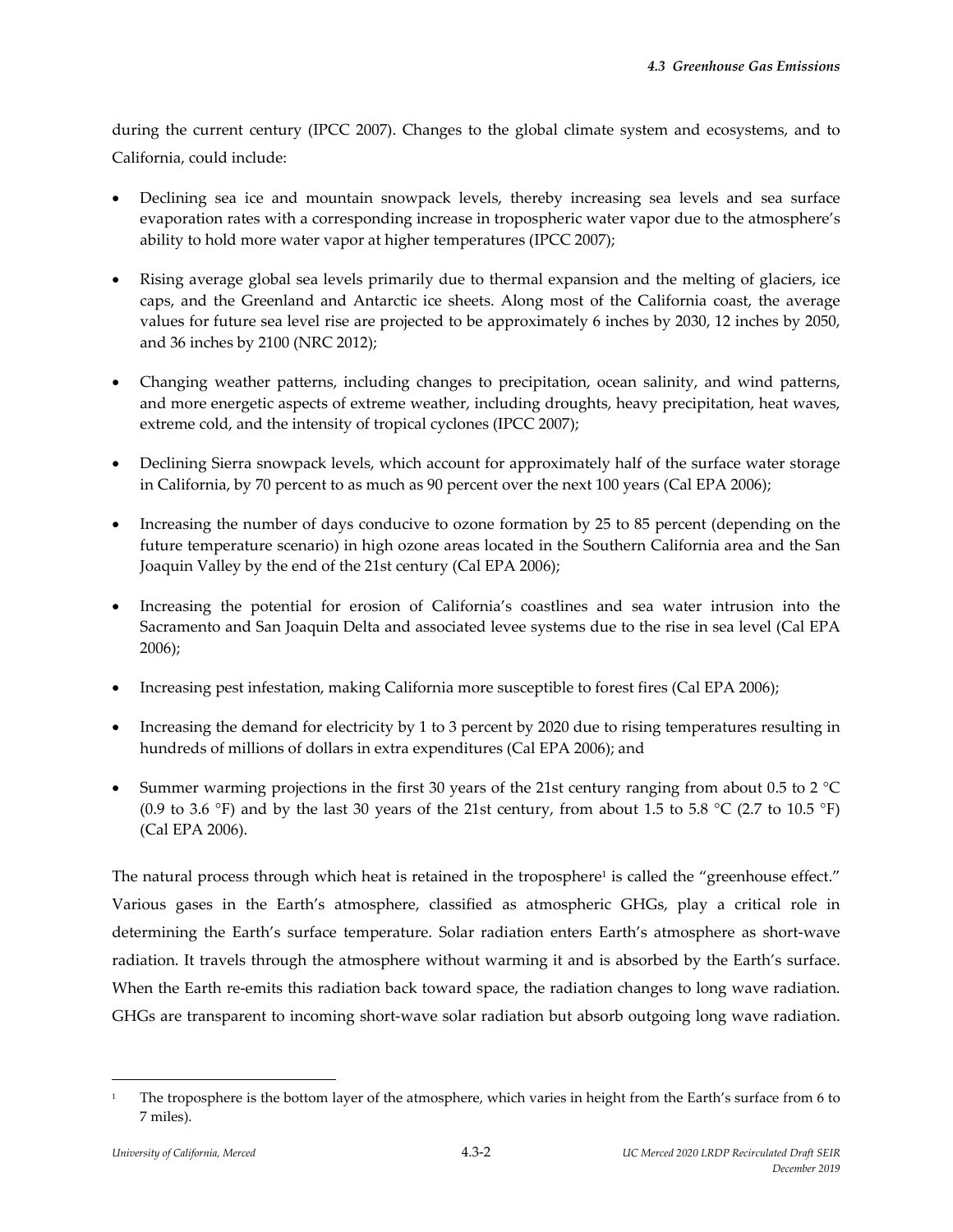As a result, radiation that otherwise would escape back into space is now retained, warming the atmosphere. This phenomenon is known as the greenhouse effect.

## *Greenhouse Gases*

State law defines GHGs to include the following six compounds:

- **Carbon Dioxide** (CO<sub>2</sub>) is released to the atmosphere when solid waste, fossil fuels (oil, natural gas, and coal), and wood and wood products are burned. CO<sub>2</sub> emissions from motor vehicles occur during operation of vehicles and operation of air conditioning systems. CO<sub>2</sub> comprises over 80 percent of GHG emissions in California (Cal EPA 2014).
- **Methane** (CH4) is emitted during the production and transport of coal, natural gas, and oil. Methane emissions also result from the decomposition of organic waste in solid waste landfills, raising livestock, natural gas and petroleum systems, stationary and mobile combustion, and wastewater treatment. Methane makes up 8.3 percent of all GHGs, and mobile sources and general fuel combustion represent 0.69 percent of overall methane emissions (Cal EPA 2014).
- **Nitrous Oxide** (N2O) is emitted during agricultural and industrial activities, as well as during combustion of solid waste and fossil fuels. Mobile sources represent about 12 percent of N2O emissions (US EIA 2011). N2O emissions from motor vehicles generally occur directly from operation of vehicles.
- **Hydrofluorocarbons** (HFCs) are one of several high global warning potential (GWP) gases that are not naturally occurring and are generated from industrial processes. HFC (refrigerant) emissions from vehicle air conditioning systems occur due to leakage, losses during recharging, or release from scrapping vehicles at end of their useful life.
- **Perfluorocarbons** (PFCs) are another high GWP gas that are not naturally occurring and are generated in a variety of industrial processes. Emissions of PFCs from motor vehicles are generally negligible.
- **Sulfur Hexafluoride** (SF6) is another high GWP gas that is not naturally occurring and is generated in a variety of industrial processes. Emissions of SF6 from motor vehicles are generally negligible.

While water vapor and carbon dioxide (CO<sub>2</sub>) are the most abundant GHGs, other trace GHGs have a greater ability to absorb and re‐radiate long‐wave radiation. To gauge the potency of GHGs, scientists have established a Global Warming Potential (GWP) for each GHG based on its ability to absorb and re-emit long-wave radiation over a specific period. The GWP of a gas is determined using  $CO<sub>2</sub>$  as the reference gas, which has a GWP of 1 over 100 years (IPCC 2007).2 For example, a gas with a GWP of 10 is 10 times more potent than CO2 over 100 years. The use of GWP allows GHG emissions to be reported using CO2 as a baseline. The sum of each GHG multiplied by its associated GWP is referred to as "carbon dioxide equivalents" (CO2e). This essentially means that 1 metric ton of a GHG with a GWP of 10 has the

<sup>&</sup>lt;sup>2</sup> All Global Warming Potentials are given as 100-year values.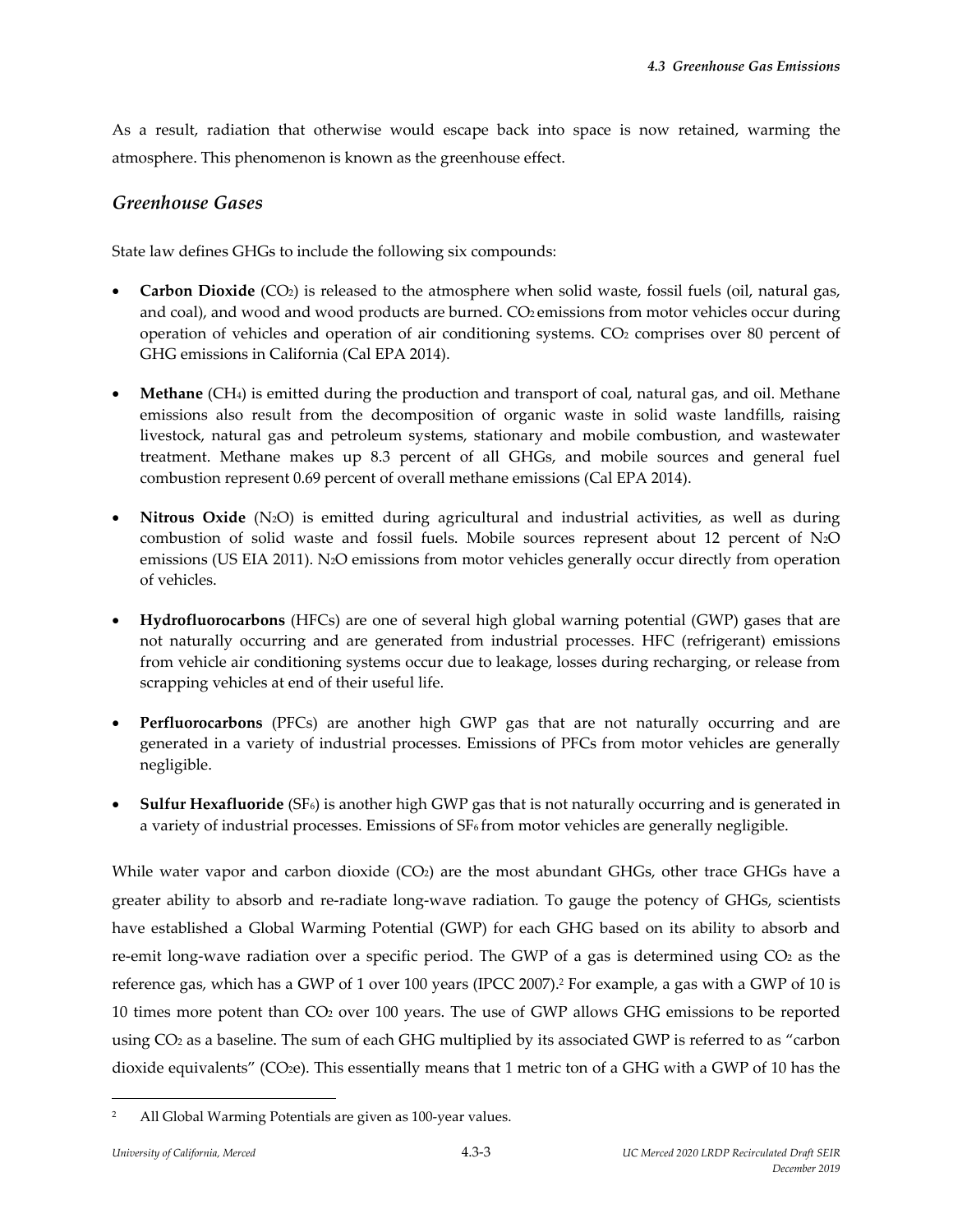same climate change impacts as 10 metric tons of CO2. As illustrated in **Table 4.3‐1**, **Global Warming Potential of Greenhouse Gases,** the other GHGs are less abundant but have higher GWP than CO2. To account for this higher potential, emissions of other GHGs are frequently expressed in the equivalent mass of CO2, denoted as CO2e. Expressing GHG emissions in carbon dioxide equivalents takes the contribution of all GHG emissions to the greenhouse effect and converts them to a single unit equivalent to the effect that would occur if only CO<sub>2</sub> were being emitted. High GWP gases such as HFCs, PFCs, and SF<sub>6</sub> are the most heat-absorbent.

| <b>Greenhouse Gas</b>                                                                        | <b>Global Warming Potential Factor</b><br>$(100-Year)$ |  |  |  |
|----------------------------------------------------------------------------------------------|--------------------------------------------------------|--|--|--|
| Carbon Dioxide (CO2)                                                                         |                                                        |  |  |  |
| Methane (CH <sub>4</sub> )                                                                   | 25                                                     |  |  |  |
| Nitrous Oxide $(N_2O)$                                                                       | 298                                                    |  |  |  |
| Perfluorocarbons (PFCs)                                                                      | 7,390-12,200                                           |  |  |  |
| Hydrofluorocarbons (HFCs)                                                                    | 124-14,800                                             |  |  |  |
| 22,800<br>Sulfur Hexafluoride (SF <sub>6</sub> )                                             |                                                        |  |  |  |
| Source: Southern California Association of Governments, Draft Program EIR for 2016           |                                                        |  |  |  |
| RTP/SCS. November 24, 2015.                                                                  |                                                        |  |  |  |
| Note: Global warming potential measures how much heat a GHG traps in the atmosphere, in this |                                                        |  |  |  |

**Table 4.3‐1 Global Warming Potential of Greenhouse Gases**

# *GHG Emissions Classification*

*case, over a 100‐year period.*

To achieve consistency in reporting across different geographies, the GHG Protocol established by the World Research Institute, developed a GHG emissions classification system that classifies GHG emissions into three categories based on the nature and source of the emissions. This classification system is listed in the University of California Sustainable Practices Policy and is used by the University to gather data on its annual GHG emissions for reporting to the California Climate Action Registry.

- Scope 1 GHG emissions include direct emissions that are emitted on the project site/facility and are associated with on‐site combustion of natural gas, fuel use in vehicle fleets, and fugitive emissions of gases used for refrigeration and scientific research. Fugitive gases include hydrofluorocarbon gases, perfluorocarbon gases, and sulfur hexafluoride (SF6).
- Scope 2 GHG emissions include indirect emissions associated with the consumption of purchased energy from off-site sources. Scope 2 electricity emissions reflect emissions from all energy used at the electricity-generating power plant, but exclude transmission and distribution losses, which are reported under Scope 3.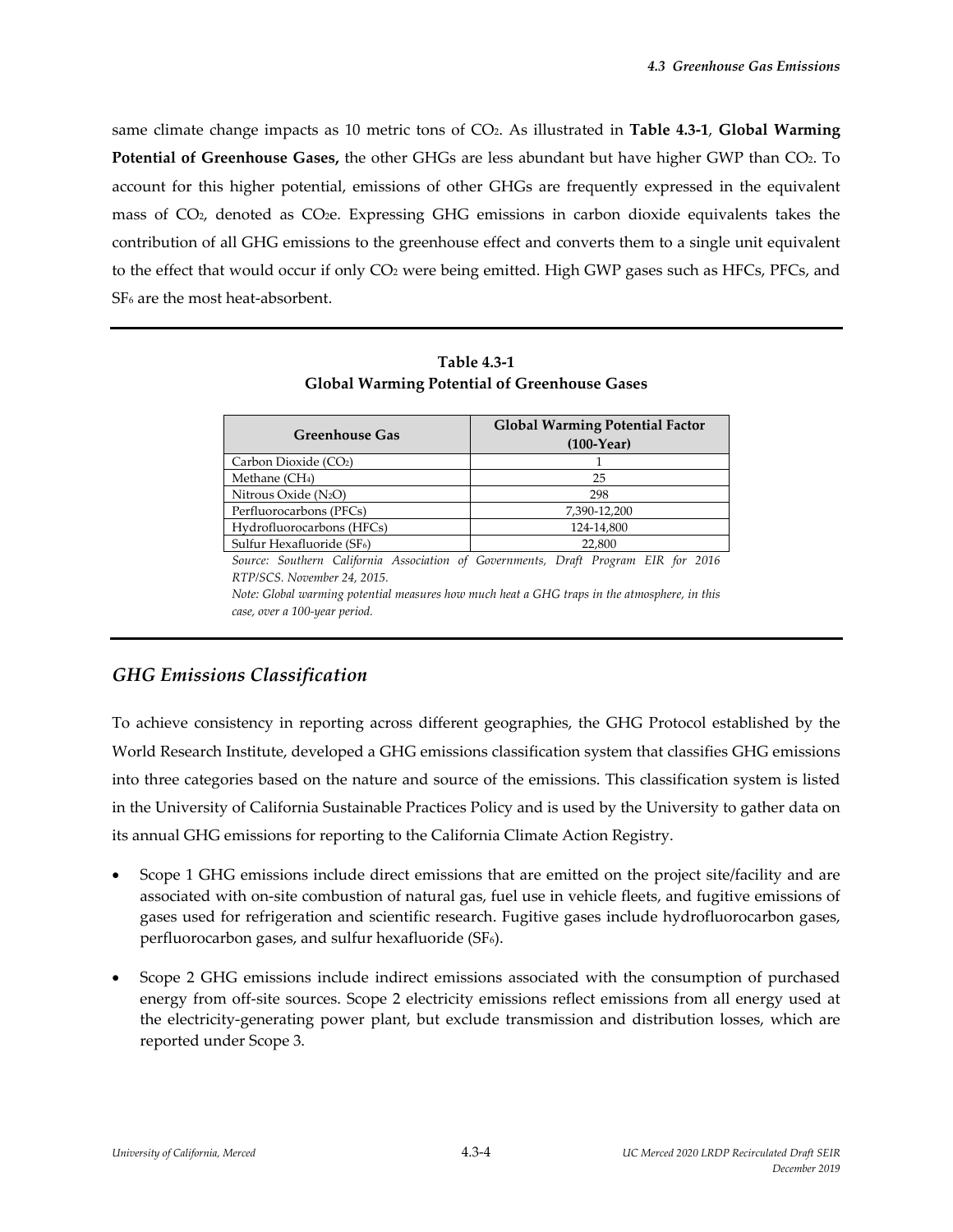Scope 3 GHG emissions include indirect emissions not covered in Scope 2, including GHG emissions from employee commuting, business air and ground travel, electricity transmission and distribution losses, off‐site wastewater treatment, and off‐site municipal solid waste disposal.

These definitions of Scope 1, 2 and 3 emissions are used at UC Merced to gather and report GHG emissions data annually.

Note that CEQA requires an evaluation of direct and indirect emissions. With the exception of business air and ground travel, all of the Scope 1, 2, and 3 emission sources listed above must be addressed in a CEQA document. In addition, CEQA requires that the estimate of a project's emissions include emissions from the supply, treatment, and distribution of water used by the project.

## *UC Merced GHG Emissions*

As required by University policy, since 2009, UC Merced has been estimating and reporting its Scope 1, 2, and Scope 3 (commuting only) emissions to the California Climate Action Registry. **Table 4.3‐2, UC Merced Reported GHG Emissions,** below presents the reported emissions through 2017. Although the campus has been growing in the number of buildings, and its population (students and employees) has more than doubled since 2009, as the table shows, the campus's GHG emissions have not been growing – the emissions have remained generally flat and have been declining since 2015 with the implementation of measures by UC Merced to reduce GHG emissions.

| <b>Emission Type</b> | 2009   | 2010   | 2011   | 2012   | 2013   | 2014   | 2015   | 2016   | 2017  |
|----------------------|--------|--------|--------|--------|--------|--------|--------|--------|-------|
| Scope 1              | 3.432  | 3,379  | 3,604  | 4,363  | 3,281  | 4.234  | 3,951  | 3,614  | 4,045 |
| Scope 2              | 5.277  | 3.389  | 3.752  | 5,227  | 5.432  | 5.705  | 4.162  | 5.457  | 2,740 |
| Scope 3              | 4.246  | 4,681  | 4.927  | 3,328  | 3,328  | 3,885  | 3.412  | 2,890  | 2,895 |
| Total                | 12.955 | 11.449 | 12,283 | 12.918 | 12,041 | 13.824 | 11,525 | 11,961 | 9,680 |
| Campus Population    | 4,345  | 5,397  | 6,402  | 6,976  | 7,420  | 7,590  | 8,052  | 8,715  | 9,417 |

**Table 4.3‐2 UC Merced Reported GHG Emissions (in MTCO2e)**

*Source: UC Merced 2018.*

# **4.3.3 Regulatory Considerations**

## *International Laws and Regulations*

## **Kyoto Protocol**

In 1988, the United Nations established the Intergovernmental Panel on Climate Change to evaluate the impacts of global warming and to develop strategies that nations could implement to curtail global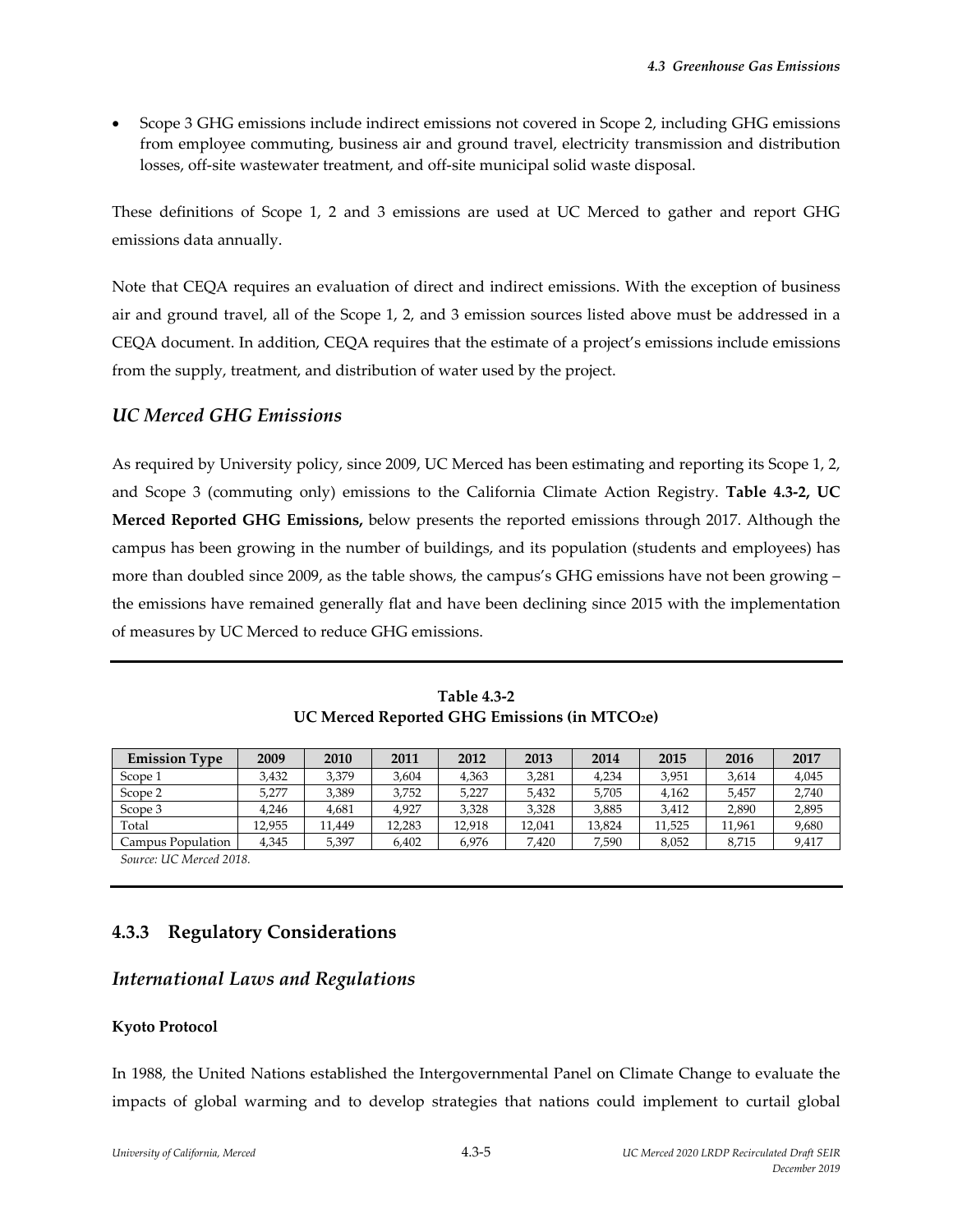climate change. In 1992, the United States (the "U.S.") joined other countries around the world in signing the United Nations' Framework Convention on Climate Change (UNFCCC) agreement with the goal of controlling greenhouse gas emissions. As a result, the Climate Change Action Plan was developed to address the reduction of GHG emissions in the U.S. The plan currently consists of more than 50 voluntary programs for member nations to adopt. The Kyoto Protocol (the "Protocol") is a treaty made under the UNFCCC and was the first international agreement to regulate GHG emissions. Notably, while the U.S. is a signatory to the Kyoto protocol, Congress has not ratified the Protocol and the U.S. is not bound by the Protocol's commitments. The major feature of the Protocol is that it sets binding targets for 37 industrialized countries and the European community for reducing GHG emissions. The major distinction between the Protocol and the UNFCCC is that while the UNFCCC encouraged industrialized countries to stabilize GHG emissions, the Protocol commits them to do so. Recognizing that developed countries are principally responsible for the current high levels of GHG emissions in the atmosphere as a result of more than 150 years of industrial activity, the Protocol places a heavier burden on developed nations under the principle of "common but differentiated responsibilities."

On December 12, 2015, a Conference of the Parties to the UNFCCC and the  $11<sup>th</sup>$  session of the Kyoto Protocol negotiated an agreement in Paris that would keep the rise of temperature below 2 degrees Celsius. While 186 countries published their action plans detailing how they plan to reduce their GHG emissions, these reductions would still result in up to 3 degrees Celsius of global warming. The Paris agreement asks all countries to review their plans every five years from 2020, acknowledges that \$100 billion is needed each year to enable countries to adapt to climate change. The agreement was signed into law on April 22, 2016. However, in May 2017, President Donald Trump announced that the U.S. would withdraw from the agreement.

#### **The Western Regional Climate Action Initiative**

The Western Regional Climate Action Initiative (WCI) is a partnership among seven states, including California, and four Canadian provinces to implement a regional, economy‐wide cap‐and‐trade system to reduce global warming pollution. The WCI will cap GHG emissions from the region's electricity, industrial, and transportation sectors with the goal to reduce the heat trapping emissions that cause global warming to 15 percent below 2005 levels by 2020. When the WCI adopted this goal in 2007, it estimated that this would require 2007 levels to be reduced worldwide between 50 percent and 85 percent by 2050. California is working closely with the other states and provinces to design a regional GHG reduction program that includes a cap‐and‐trade approach. The California Air Resources Board's (CARB) planned cap and‐trade program, discussed below, is also intended to link California and the other member states and provinces.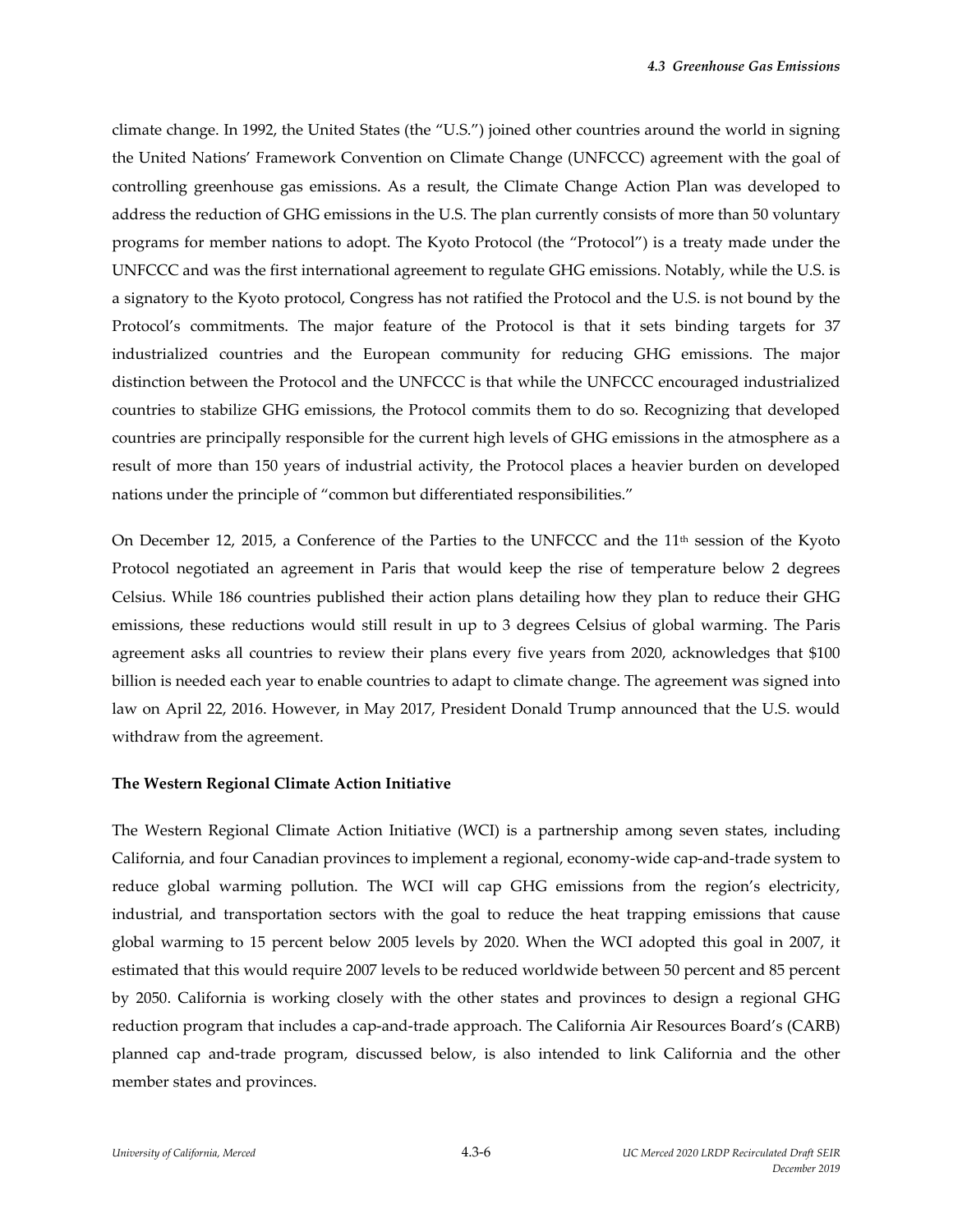# *Federal Rules and Regulations*

The U.S. EPA has historically not regulated GHG emissions because it determined the Clean Air Act did not authorize it to regulate emissions that addressed climate change. In 2007, the U.S Supreme Court found that GHG emissions could be considered within the Clean Air Act's definition of a pollutant (*Massachusetts v. EPA et al*, 2007). In December 2009, U.S.EPA issued an endangerment finding for GHG emissions under the Clean Air Act, setting the stage for future regulation. In September 2009, the National Highway Traffic Safety Administration (NHTSA) and U.S. EPA announced a joint rule that would tie fuel economy to GHG emission reduction requirements.

In June 2013, President Obama announced a Climate Action Plan that calls for a number of initiatives, including funding \$8 billion in advanced fossil energy efficiency projects, calls for federal agencies to develop new emission standards for power plants, invests in renewable energy sources, calling for adaptation programs, and leading international efforts to address climate change. There have been numerous executive actions, proposed and finalized agency regulations, investment strategies, budget requests, and international bilateral agreements. This includes a final rule for the Clean Power Plan issued in August 2015, which has been challenged in court and the current administration has proposed rolling the rule back.

## **Vehicle Standards**

Other regulations have been adopted to address vehicle standards, including the U.S. EPA and the NHTSA joint rulemaking for vehicle standards.

- On March 30, 2009, the NHTSA issued a final rule for model year 2011 (NHSTA 2009).
- On May 7, 2010, the U.S. EPA and the NHTSA issued a final rule regulating fuel efficiency and GHG emissions pollution from motor vehicles for cars and light-duty trucks for model years 2012–2016 (US EPA 2010).
- On August 9, 2011, U.S. EPA and NHTSA issued a Supplemental Notice of Intent announcing plans to propose stringent, coordinated federal GHG emissions and fuel economy standards for model year 2017‐2025 light‐duty vehicles (US EPA and NHTSA 2011).
- NHSTA intends to set standards for model years 2022‐2025 in a future rulemaking (NHSTA 2012).

## **Energy Independence and Security Act**

Among other key measures, the Energy Independence and Security Act (EISA) would do the following, which would aid in the reduction of national GHG emissions, both mobile and non-mobile: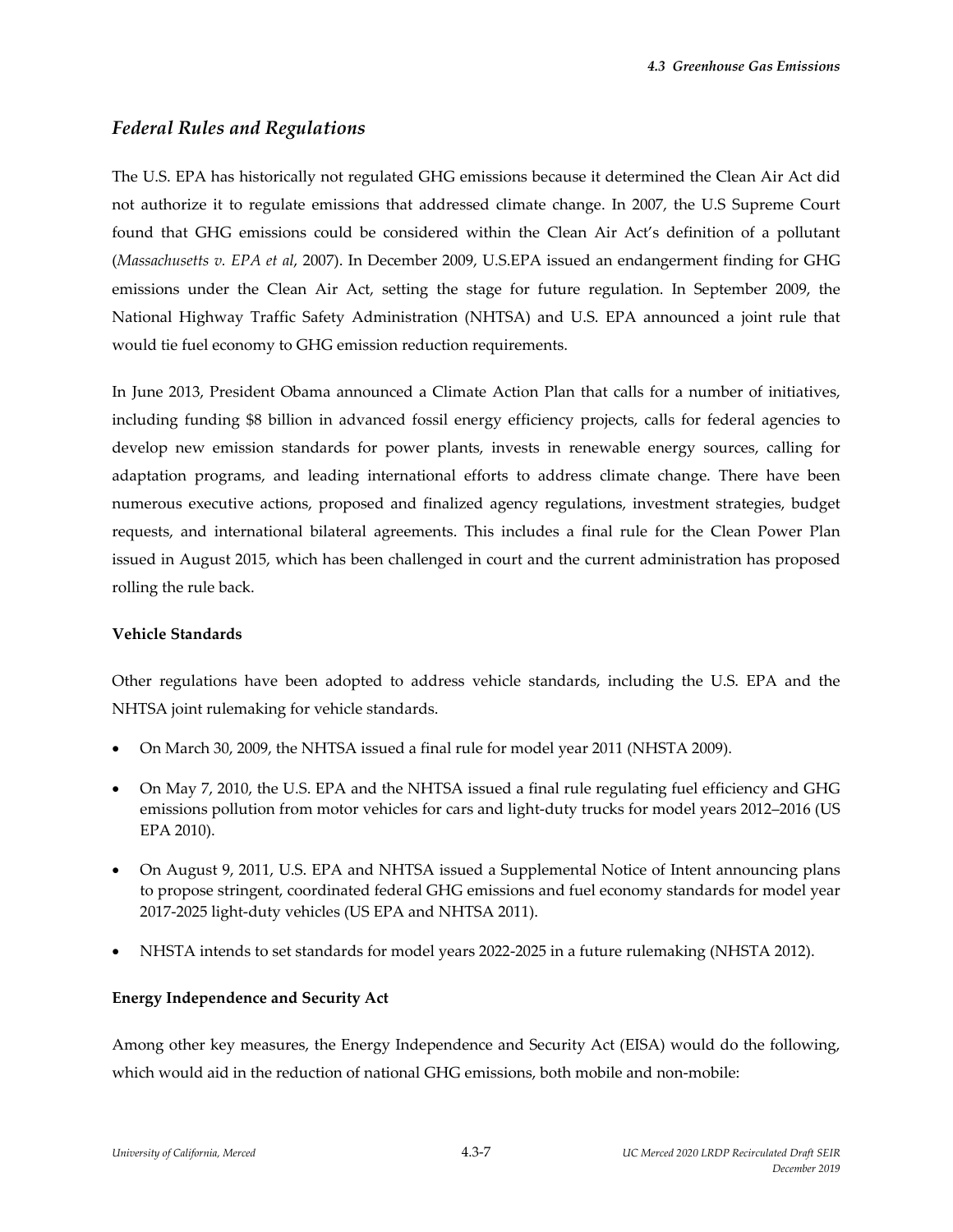- Increase the supply of alternative fuel sources by setting a mandatory Renewable Fuel Standard (RFS) requiring fuel producers to use at least 36 billion gallons of biofuel in 2022.
- Prescribe or revise standards affecting regional efficiency for heating and cooling products, procedures for new or amended standards, energy conservation, energy efficiency labeling for consumer electronic products, residential boiler efficiency, electric motor efficiency, and home appliances.

While superseded by NHTSA and U.S. EPA actions described above, EISA also set miles per gallon targets for cars and light trucks and directed the NHTSA to establish a fuel economy program for medium‐ and heavy‐duty trucks and create a separate fuel economy standard for work trucks.

Additional provisions of the EISA address energy savings in government and public institutions, promoting research for alternative energy, additional research in carbon capture, international energy programs, and the creation of "green jobs."

#### *State Rules and Regulations*

#### **Assembly Bill 1493**

In September 2002, AB 1493 (Chapter 200, Statutes of 2002) (referred to as Pavley I) was enacted, requiring the development and adoption of regulations to achieve "the maximum feasible reduction of greenhouse gases" emitted by noncommercial passenger vehicles, light‐duty trucks, and other vehicles used primarily for personal transportation in the state by January 1, 2005. Pavley I took effect for model years starting in 2009 to 2016 and Pavley II, which is now referred to as "LEV (Low Emission Vehicle) III GHG" will cover 2017 to 2025 (13 Cal. Code Regs. Section 1900 *et seq.*). Fleet average emission standards were to reach a 22 percent reduction by 2012 and 30 percent by 2016.

#### **Executive Order S‐3‐05**

On June 1, 2005, Governor Schwarzenegger issued Executive Order S‐3‐05, which set the following GHG emission reduction targets: by 2010, reduce GHG emissions to 2000 levels; by 2020, reduce GHG emissions to 1990 levels; and by 2050, reduce GHG emissions to 80 percent below 1990 levels. The California Environmental Protection Agency (Cal EPA) formed a Climate Action Team (CAT) that recommended strategies that can be implemented by state agencies to meet GHG emissions targets. The Team reported several recommendations and strategies for reducing GHG emissions and reaching the targets established in the Executive Order (CAT 2006). Furthermore, the report provided to Governor Schwarzenegger in 2006 indicated that smart land use and increased transit availability should be a priority in the State of California (CAT 2006). According to the California Climate Action Team, smart land use is an umbrella term for strategies that integrate transportation and land-use decisions. Such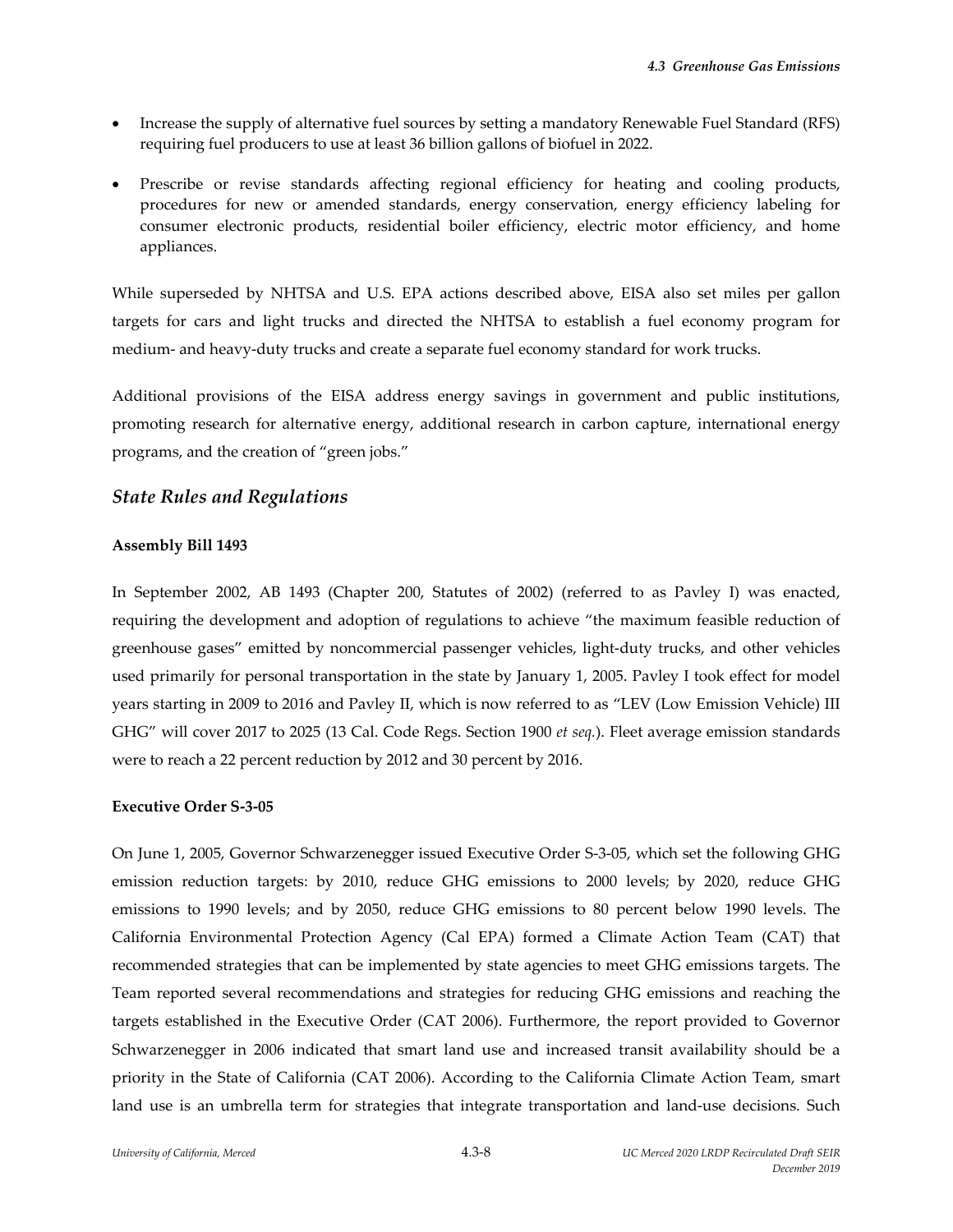strategies generally encourage jobs/housing proximity, promote transit-oriented development (TOD), and encourage high-density residential/commercial development along transit corridors. These strategies develop more efficient land-use patterns within each jurisdiction or region to match population increases, workforce, and socioeconomic needs for the full spectrum of the population.

#### **Executive Order B‐30‐15**

On April 29, 2015, Governor Brown issued an executive order setting a Statewide GHG reduction target of 40 percent below 1990 levels by 2030. This action aligns the State's GHG targets with those set in October 2014 by the European Union and is intended to help the State meets its target of reducing GHG emissions 80 percent below 1990 levels by 2050. The measure calls on State agencies to implement measures accordingly and directs the CARB to update the Climate Change Scoping Plan.

#### **Assembly Bill 32**

In September 2006, AB 32 was signed into law by Governor Arnold Schwarzenegger, focusing on achieving GHG emissions equivalent to statewide levels in 1990 by 2020. It mandates that the CARB establish a quantified emissions cap, institute a schedule to meet the cap, implement regulations to reduce statewide GHG emissions from stationary sources, and develop tracking, reporting, and enforcement mechanisms to ensure that reductions are achieved.

CARB developed an AB 32 Scoping Plan that contains strategies to achieve the 2020 emissions cap. This Scoping Plan, which was developed by CARB in coordination with the CAT, was first published in October 2008 (2008 Scoping Plan). The 2008 Scoping Plan proposed a comprehensive set of actions designed to reduce overall GHG emissions in California, improve the environment, reduce the state's dependence on oil, diversify the state's energy sources, save energy, create new jobs, and enhance public health. It accommodated the State's projected population growth. Moreover, it expressly encouraged called for coordinated planning of growth, including the location of dense residential projects near transportation infrastructure, including public transit.

On May 22, 2014, CARB approved its first update to the AB 32 Scoping Plan, recalculating 1990 GHG emissions using IPCC Fourth Assessment Report (AR4) released in 2007. It states that based on the AR4 global warming potentials, the 427 million metric tons of CO2e (MMTCO2e) 1990 emissions level would be slightly higher than identified in the original Scoping Plan, at 431 MMTCO<sub>2</sub>e. Based on the revised estimates of expected 2020 emissions identified in the 2011 supplement to the FED and updated 1990 emissions levels identified in the draft first update to the Scoping Plan, achieving the 1990 emission level would require a reduction of 76 MMTCO<sub>2</sub>e or a reduction by approximately 15.3 percent (down from 28.4 percent) to achieve in 2020 emissions levels in the BAU condition. CARB's First Update "lays the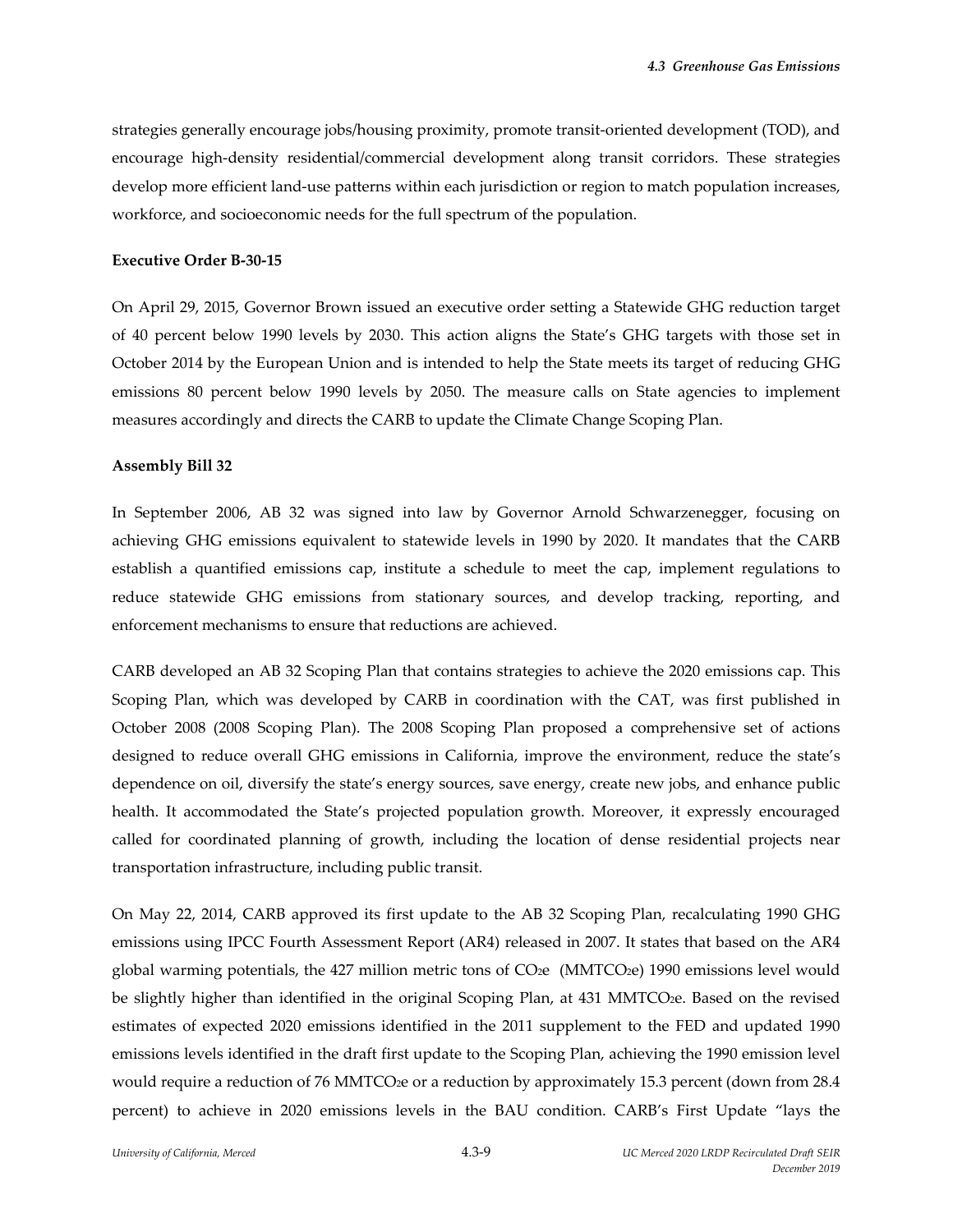foundation for establishing a broad framework for continued emission reductions beyond 2020, on the path to 80 percent below 1990 levels by 2050," and many of the emission reduction strategies recommended by CARB would serve to reduce the project's post‐2020 emissions level to the extent applicable by law by focusing on reductions from several sectors (CARB 2014).

On December 14, 2017, CARB approved the final version of *California's 2017 Climate Change Scoping Plan* (2017 Scoping Plan), which outlines the proposed framework of action for achieving the SB 32 2030 GHG target of 40 percent reduction in GHG emissions relative to 1990 levels (CARB 2017a). See further discussion below.

#### **Cap‐and‐Trade Program**

CARB adopted a California Cap‐and‐Trade Program pursuant to its authority under AB 32. The Cap‐and‐ Trade Program is designed to reduce GHG emissions from major sources (deemed "covered entities") by setting a firm cap on statewide GHG emissions and employing market mechanisms to achieve AB 32ʹs emission-reduction mandate of returning to 1990 levels of emissions by 2020. The statewide cap for GHG emissions from the capped sectors (e.g., electricity generation, petroleum refining, and cement production) commenced in 2013 and declines over time, achieving GHG emission reductions throughout the programʹs duration.

As of January 1, 2015, the Cap‐and‐Trade Program covered approximately 85 percent of California's GHG emissions. The Cap‐and‐Trade Program covers the GHG emissions associated with electricity consumed in California, whether generated in‐state or imported. Accordingly, GHG emissions associated with CEQA projects' electricity usage are covered by the Cap‐and‐Trade Program.

On July 25, 2017, the Governor signed AB 398 into law, extending the Cap‐and‐Trade Program to 2030. AB 398 calls for half of emissions offsets to be generated in California and prohibits CARB and air districts from regulating CO<sub>2</sub> from sources under the Cap-and-Trade program.

#### **Senate Bill 1368**

Senate Bill (SB) 1368 requires the California Public Utilities Commission and the California Energy Commission to establish GHG emissions performance standards for the generation of electricity. These standards will also apply to power that is generated outside of California and imported into the state.

#### **SB 97 & CEQA Guidelines**

In August 2007, the California State Legislature adopted Senate Bill 97 (SB 97), requiring the Governor's Office of Planning and Research (OPR) to prepare and transmit new *State CEQA Guidelines* for the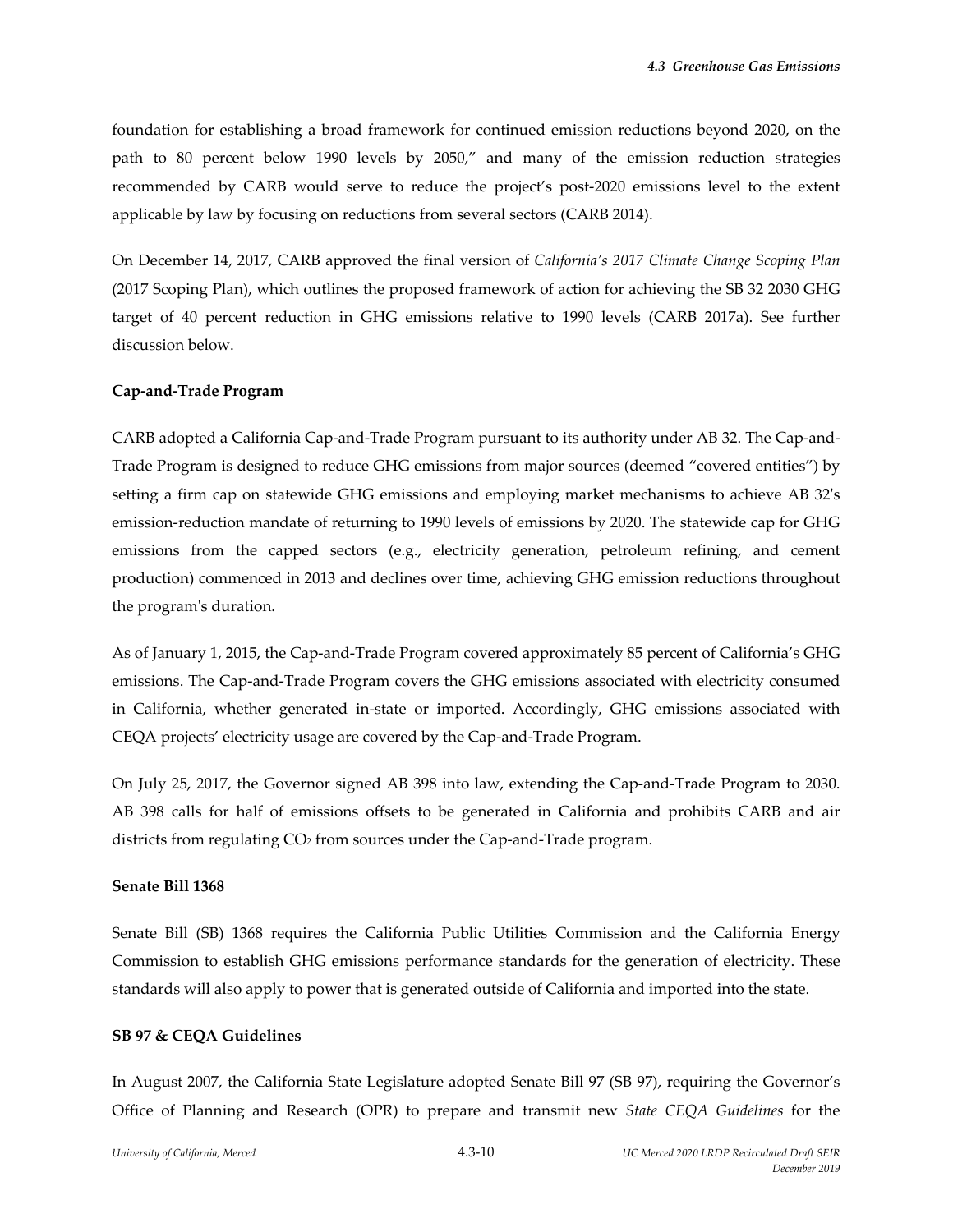mitigation of GHG emissions or the effects of GHG emissions. In response to SB 97, the California Natural Resources Agency (CNRA) adopted amendments to the *State CEQA Guidelines* that require evaluation of GHG emissions or the effects of GHG emissions. The amendments, in Section 15064.4, provide that:

- (a) The determination of the significance of greenhouse gas emissions calls for a careful judgment by the lead agency consistent with the provisions in Section 15064. A lead agency should make a good‐faith effort, based to the extent possible on scientific and factual data, to describe, calculate, or estimate the amount of greenhouse gas emissions resulting from a project.
- (b) A lead agency should consider the following factors, among others, when assessing the significance of impacts from greenhouse gas emissions on the environment:
	- (1) The extent to which the project may increase or reduce greenhouse gas emissions as compared to the existing environmental setting;
	- (2) Whether the project emissions exceed a threshold of significance that the lead agency determines applies to the project;
	- (3) The extent to which the project complies with regulations or requirements adopted to implement a statewide, regional, or local plan for the reduction or mitigation of greenhouse gas emissions. Such requirements must be adopted by the relevant public agency through a public review process and must reduce or mitigate the project's incremental contribution of greenhouse gas emissions.

The amendments also add Section 15126.4(c), Mitigation Measures Related to Greenhouse Gas Emissions. Generally, this *State CEQA Guidelines* section requires lead agencies to consider feasible means, supported by substantial evidence and subject to monitoring or reporting, of mitigating the significant effects of GHG emissions. Potential measures to mitigate the significant effects of GHG emissions are identified, including those outlined in Appendix F, Energy Conservation, of the *State CEQA Guidelines*.

## **State Bill 375**

On September 30, 2008, SB 375 was instituted to help achieve AB 32 goals through regulation of cars and light trucks. SB 375 aligns three policy areas of importance to local government: (1) regional long-range transportation plans and investments; (2) regional allocation of the obligation for cities and counties to zone for housing; and (3) a process to achieve GHG emissions reductions targets for the transportation sector. It establishes a process for CARB to develop GHG emissions reductions targets for each region (as opposed to individual local governments or households). SB 375 also requires Metropolitan Planning Organizations (MPOs) to prepare a Sustainable Communities Strategy (SCS) within the Regional Transportation Plan (RTP) that guides growth while taking into account the transportation, housing, environmental, and economic needs of the region. SB 375 uses CEQA streamlining as an incentive to encourage residential projects, which help achieve AB 32 goals to reduce GHG emissions.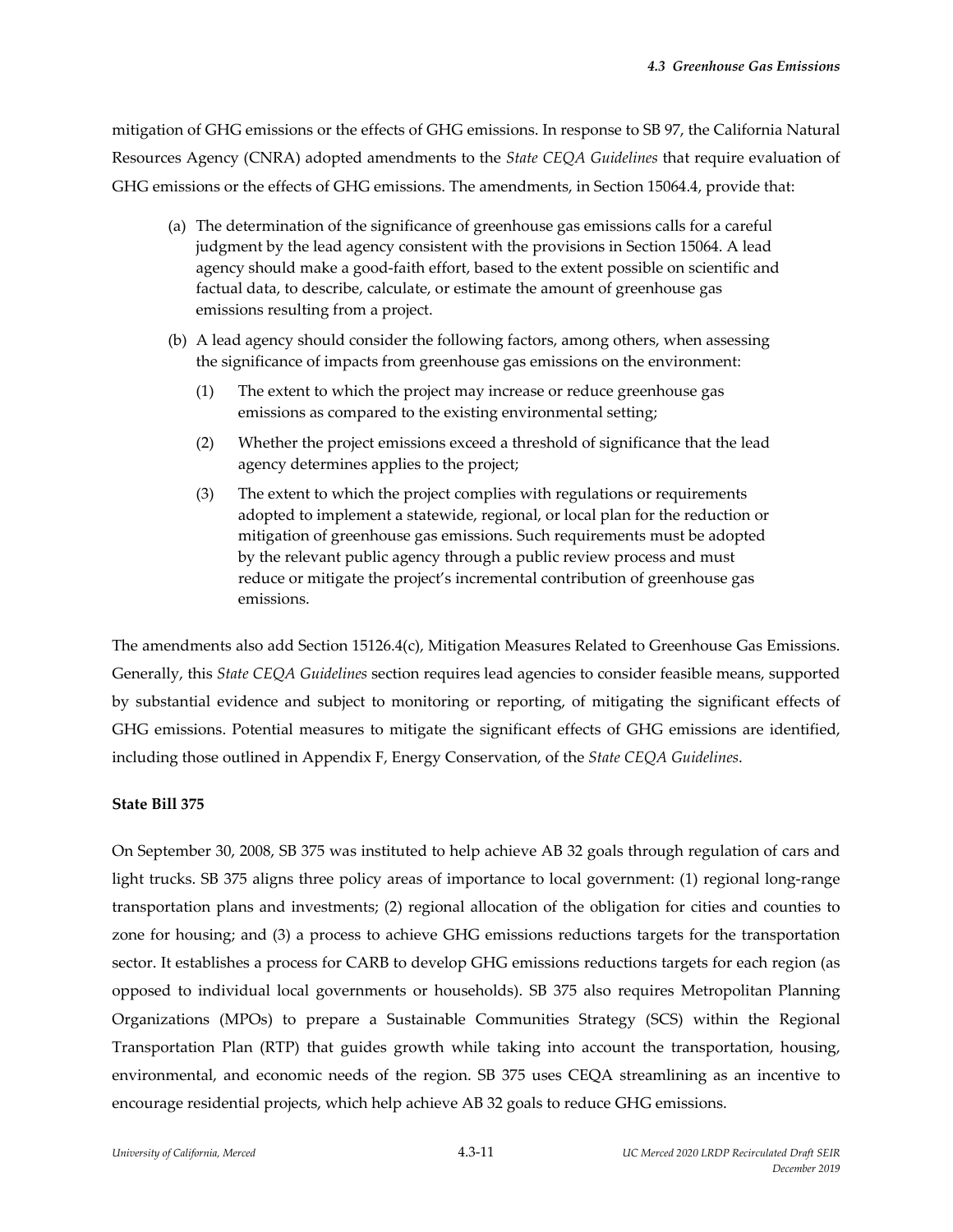#### **Executive Order B‐30‐15**

In April 2015, Governor Brown signed Executive Order B‐30‐15 that provides the state a mid‐term target. The executive order establishes a target for the state to reduce its GHG emissions such that the state's 2030 emissions are 40 percent of the 1990 emissions. According to the state, California is on track to meet or exceed the current target of reducing GHG emissions to 1990 levels by 2020, as established in AB 32. The new emission reduction target of 40 percent below 1990 levels by 2030 will make it possible to reach the ultimate goal of reducing emissions 80 percent under 1990 levels by 2050, established by Executive Order S‐3‐05.

#### **Executive Order S‐13‐08**

On April 29, 2015, Governor Brown issued Executive Order B‐30‐15. Therein, the governor directed the following:

- Established a new interim statewide reduction target to reduce GHG emissions to 40 percent below 1990 levels by 2030 (subsequently codified in SB 32).
- Ordered all state agencies with jurisdiction over sources of GHG emissions to implement measures to achieve reductions of GHG emissions to meet the 2030 and 2050 reduction targets.
- Directed CARB to update the Climate Change Scoping Plan to express the 2030 target in terms of million metric tons of CO2 equivalent.

#### **Senate Bill 350**

On October 7, 2015, Senate Bill 350: Clean Energy and Pollution Reduction Act (SB 350) was signed into law, establishing new clean energy, clean air and greenhouse gas reduction goals for 2030 and beyond. Building off of AB 32, SB 350 established California's 2030 greenhouse gas reduction target of 40 percent below 1990 levels. To achieve this goal, SB 350 set ambitious 2030 targets for energy efficiency and renewable electricity, among other actions aimed at reducing greenhouse gas emissions. SB 350 increases California's renewable electricity procurement goal from 33 percent by 2020 to 50 percent by 2030. This will increase the use of Renewables Portfolio Standard (RPS) eligible resources, including solar, wind, biomass, geothermal, and others. In addition, SB 350 requires the state to double statewide energy efficiency savings in electricity and natural gas end uses by 2030.

#### **Senate Bill 32 (SB 32) and AB 197**

On September 8, 2016, California signed into law Senate Bill 32 (SB 32), which adds Section 38566 to the Health and Safety Code and requires a commitment to reducing statewide GHG emissions by 2020 to 1990 levels and by 2030 to 40 percent less than 1990 levels. SB 32 was passed with companion legislation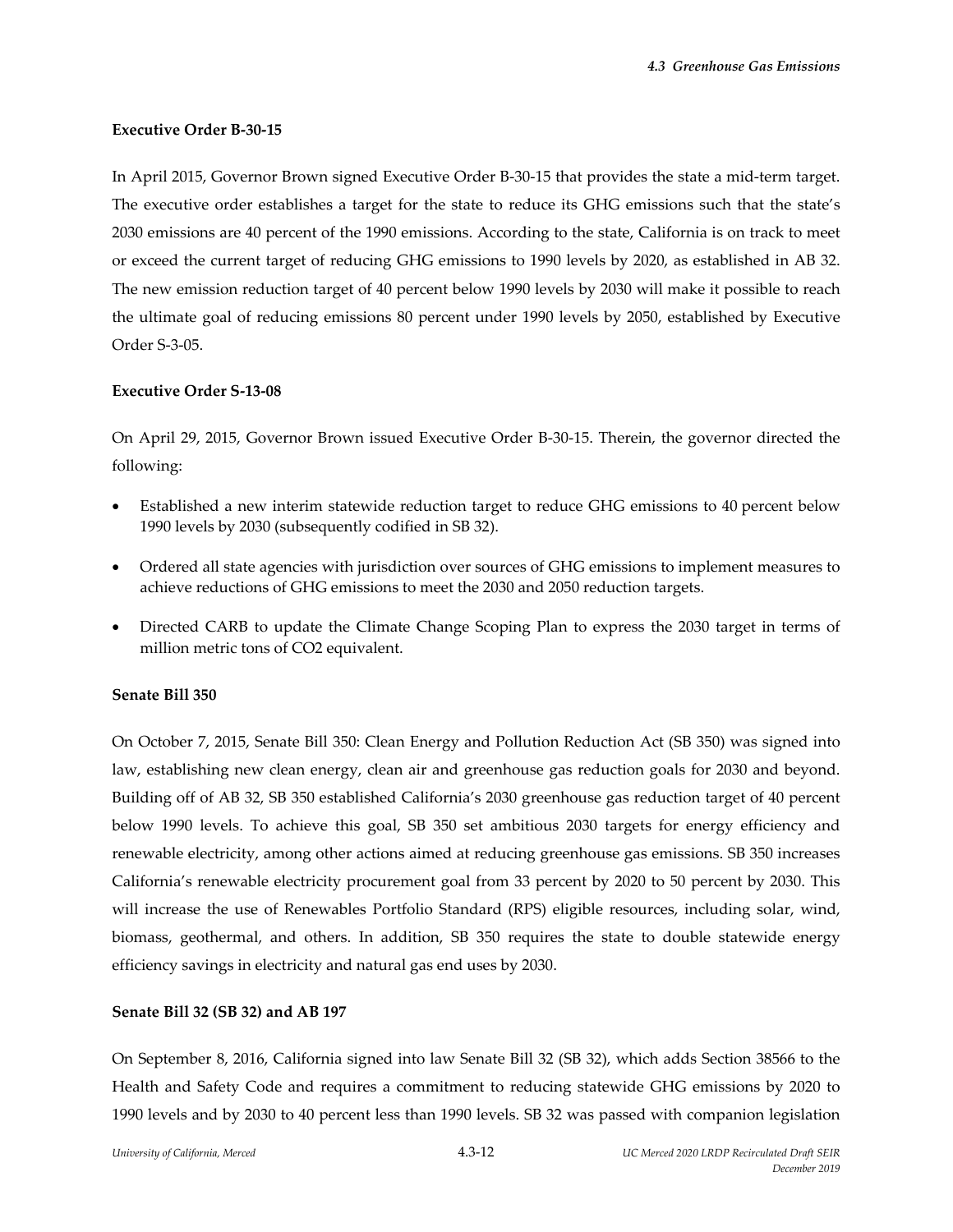AB 197, which provides greater legislative oversight of CARB's GHG regulatory programs, requires CARB to account for the social costs of GHG emissions, and establishes a legislative preference for direct reductions of GHG emissions.

As noted above, in November 2017, CARB adopted the 2017 Scoping Plan, which outlines the proposed framework of action for achieving California's SB 32 2030 GHG target: a 40 percent reduction in GHG emissions by 2030 relative to 1990 levels.3 The 2030 target is intended to ensure that California remains on track to achieve the goal set forth by E.O. B‐30‐15 to reduce statewide GHG emissions by 2050 to 80 percent below 1990 levels.

The 2017 Scoping Plan identifies key sectors of the implementation strategy, which includes improvements in low carbon energy, industry, transportation sustainability, natural and working lands, waste management, and water. Through a combination of data synthesis and modeling, CARB determined that the target statewide 2030 emissions limit is 260 MMTCO<sub>2</sub>e, and that further commitments will need to be made to achieve an additional reduction of 50 MMTCO2e beyond current policies and programs. Key elements of the 2017 Scoping Plan include a proposed 20 percent reduction in GHG emissions from refineries and an expansion of the Cap-and-Trade program to meet the aggressive 2030 GHG emissions goal and ensure achievement of the 2050 limit set forth by E.O. B‐30‐15. For the transportations sector, the 2017 Scoping Plan indicates that while most of the GHG reductions will come from technologies and low carbon fuels, a reduction in the growth of vehicle miles traveled (VMT) is also needed. The 2017 Scoping Plan indicates that stronger SB 375 GHG reduction targets will enable the State to make significant progress toward this goal, but alone will not provide all of the VMT growth reductions that will be needed. It notes that here is a gap between what SB 375 can provide and what is needed to meet the State's 2030 and 2050 goals. The 2017 Scoping Plan recommends that local governments consider policies to reduce VMT, including: "land use and community design that reduces VMT; transit‐oriented development; street design policies that prioritize transit, biking, and walking; and increasing low carbon mobility choices, including improved access to viable and affordable public transportation and active transportation opportunities."

#### **Title 24 Energy Efficiency Standards**

California's Energy Efficiency Standards for Residential and Nonresidential Buildings, located at Title 24, Part 6 of the California Code of Regulations and commonly referred to as "Title 24," were established in 1978 in response to a legislative mandate to reduce California's energy consumption. The standards are updated periodically to allow consideration and possible incorporation of new energy efficiency technologies and methods.

<sup>3</sup> CARB, *California's 2017 Climate Change Scoping Plan*, November 2017.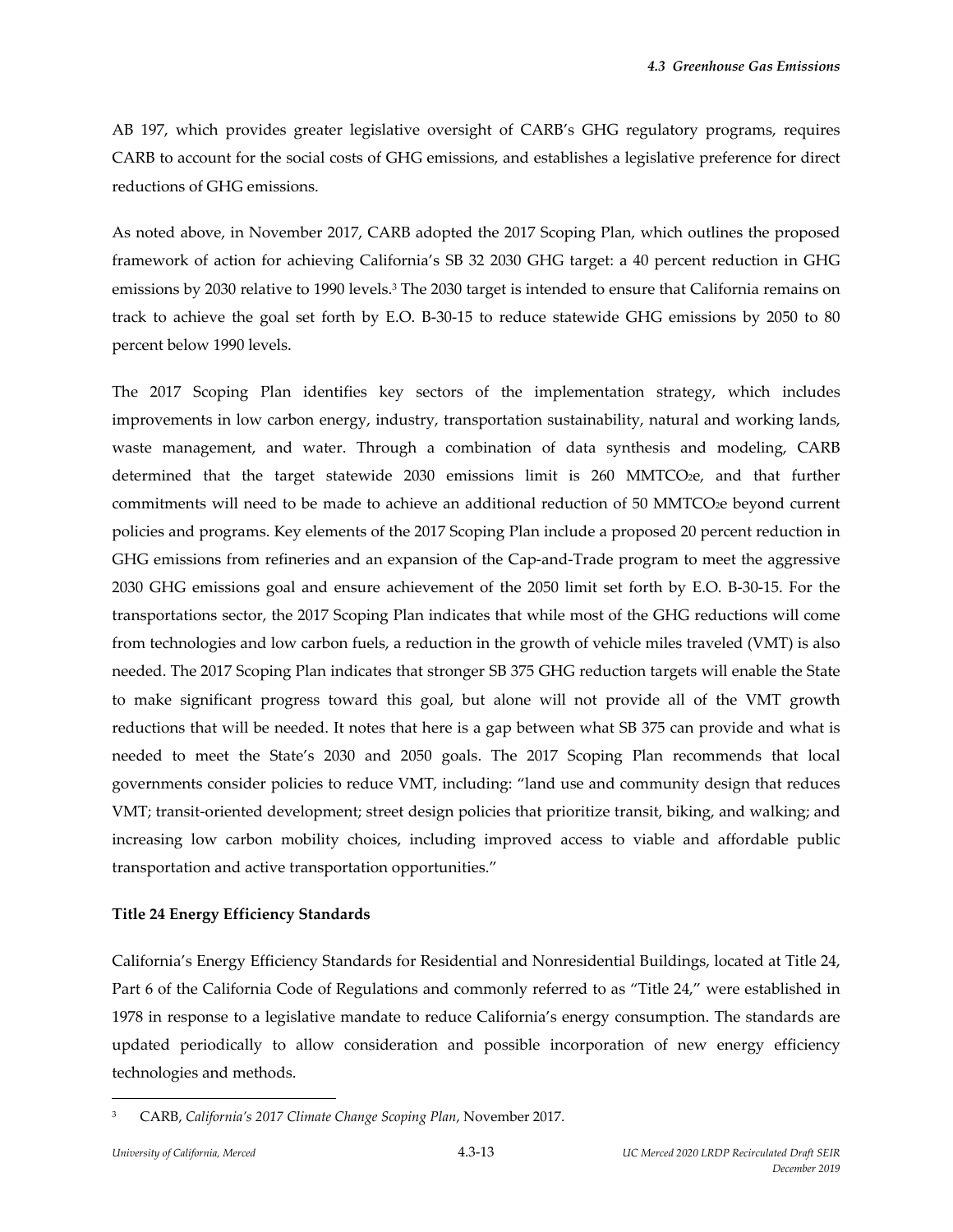## **California Green Building Standards**

The California Green Building Standards Code, which is Part 11 of the California Code of Regulations, is commonly referred to as the *CALGreen* Code. *CALGreen* was added to Title 24 to represent base standards for reducing water use, recycling construction waste, and reducing polluting materials in new buildings. In contrast, Title 24 focuses on promoting more energy-efficient buildings and considers the building envelope, heating and cooling, water heating, and lighting restrictions. The current 2016 *CALGreen* Code became effective January 1, 2017.

## *Regional Plans and Policies*

### **San Joaquin Valley Air Pollution Control District (SJVAPCD)**

The SJVAPCD is a public health agency that was developed to manage air quality for the eight counties in California's Central Valley. The counties include: San Joaquin, Stanislaus, Merced, Madera, Fresno, Kings, Tulare, and a portion of Kern. The SJVAPCD is comprised of one representative from each county, one governor‐appointed Health and Science member and one Physician, and five Valley city representatives. Plans and policies set forth by SJVAPCD are summarized below.

### **SJVAPCD Climate Change Action Plan**

In November 2008, the SJVAPCD adopted the Climate Change Action Plan (CCAP). The CCAP contains the following goals and actions:

- Develop GHG significance thresholds to address CEQA projects with GHG emission increases.
- Develop the San Joaquin Valley Carbon Exchange for banking and trading GHG reductions.
- Authorize use of the SJVAPCD's existing inventory reporting system to allow use for GHG reporting required by AB 32 regulations.
- Develop and administer GHG reduction agreements to mitigate proposed emission increases from new projects.
- Support climate protection measures that reduce GHG emissions as well as toxic and criteria pollutants. Oppose measures that result in a significant increase in toxic or criteria pollutant emissions in already impacted areas.

In an attempt to minimize GHG emissions within the air district, the CCAP directed the Air Pollution Control Officer (APCO) to develop guidance documents regarding GHG emissions under CEQA. Other items designated to the APCO include exploring the potential of developing a GHG banking program, enhancing the current emissions inventory, and administering voluntary GHG reduction agreements.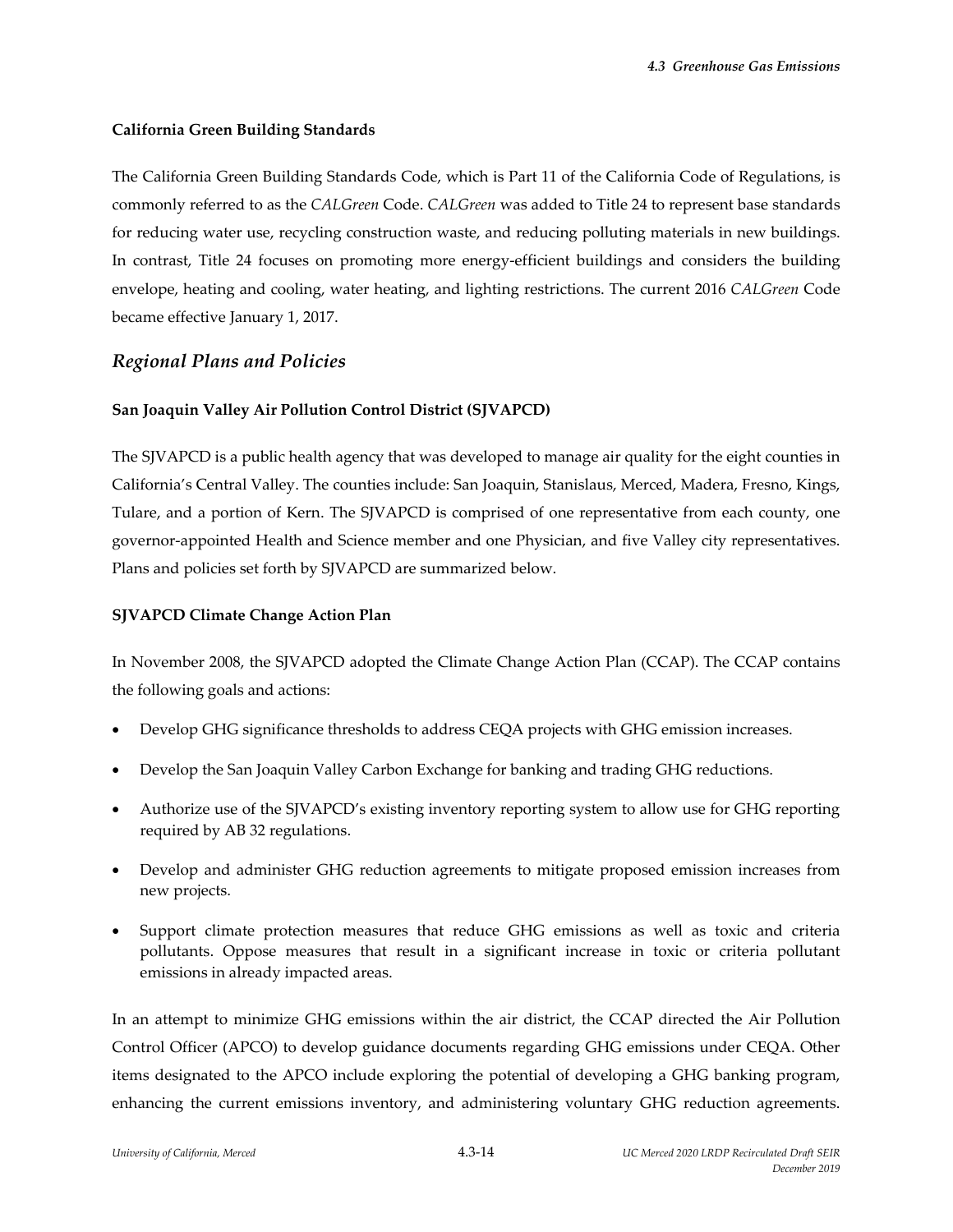The CCAP discusses current regulations regarding GHGs and presents multiple methodologies for addressing GHG impacts.

# **Guidance for Valley Land‐use Agencies in Addressing GHG Emission Impacts for New Projects under CEQA**

In late 2009, the SJVAPCD adopted the "Guidance for Valley Land‐use Agencies in Addressing GHG Emission Impacts for New Projects under CEQA," and the policy "District Policy—Addressing GHG Emission Impacts for Stationary Source Projects Under CEQA When Serving as the Lead Agency," providing further direction to CEQA analysis within the jurisdiction of SJVAPCD. As GHG quantification was still relatively new and inadequate, the policy was an early step in tying project-specific GHG emissions to global climatic change. It surmised that project-specific emissions do have a cumulative effect on global climate change and mitigation is necessary to minimize a project's contributions to climate change.

The SJVAPCD's guidance allows for a fairly streamlined process of determining if project-specific GHG emissions would have a significant effect. Projects exempt from the requirements of CEQA, and projects complying with an approved plan or mitigation program would be determined to have a less than significant cumulative impact. Such plans or programs must be specified in law or adopted by the public agency with jurisdiction over the affected resources and must have a certified final CEQA document.

When CEQA does apply to a project, the lead agency must evaluate the project against performance‐based standards and would require the adoption of design elements, known as a Best Performance Standard (BPS), to reduce GHG emissions.

According to SJVAPCD guidance, quantification of GHG emissions would be required for all projects for which the lead agency has determined that an environmental impact report is required, regardless of whether the project incorporates BPS.

For stationary source permitting projects, BPS means, "The most stringent of the identified alternatives for control of GHG emissions, including type of equipment, design of equipment and operational and maintenance practices, which are achieved-in-practice for the identified service, operation, or emissions unit class." The SJVAPCD has identified BPS for the following sources: boilers; dryers and dehydrators; oil and gas extraction, storage, transportation, and refining operations; cogeneration; gasoline dispensing facilities; volatile organic compound control technology; and steam generators. For development projects, BPS means, "Any combination of identified GHG emission reduction measures, including project design elements and land use decisions that reduce project-specific GHG emission reductions by at least 29 percent."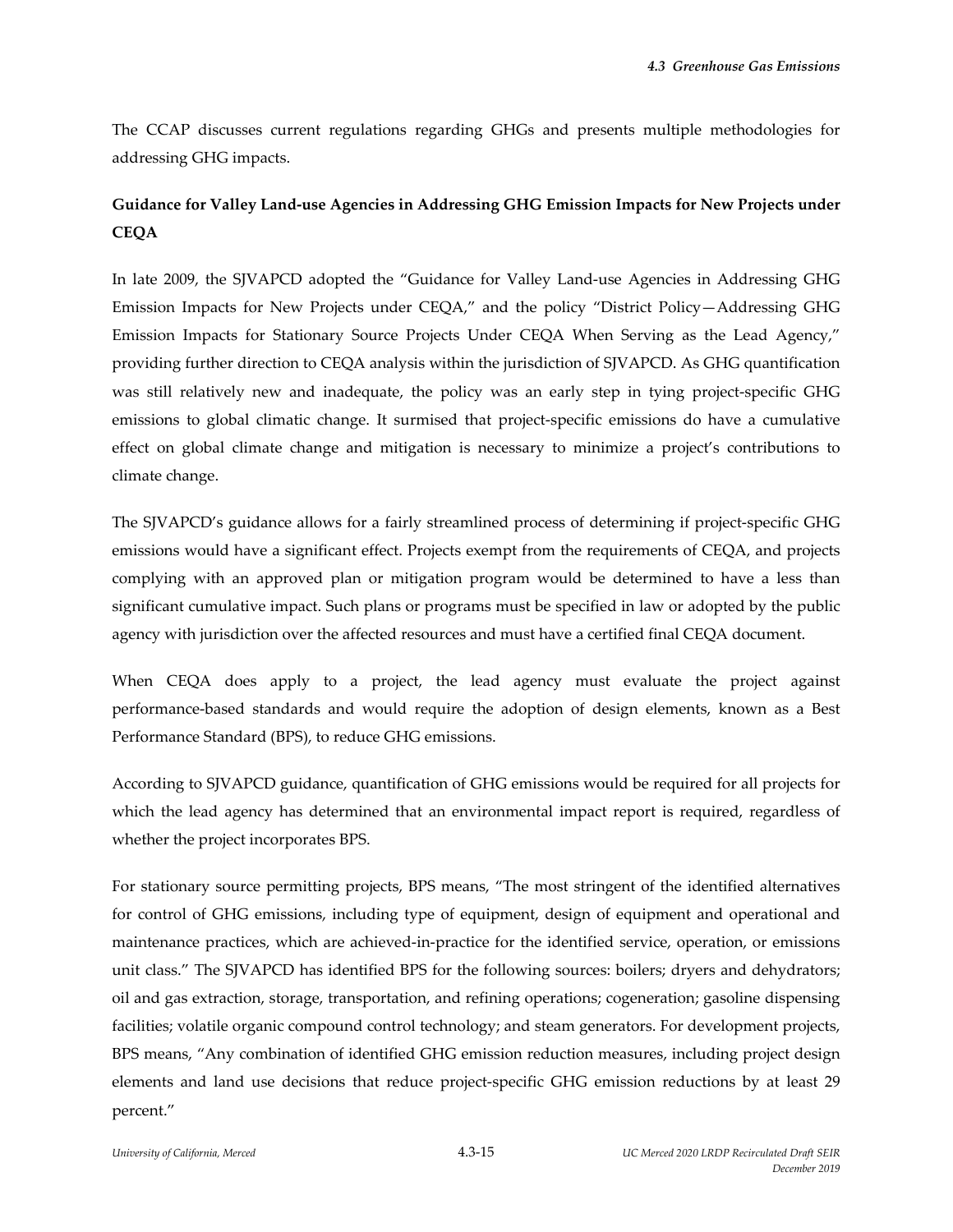### **SJVAPCD's Guide for Assessing and Mitigating Air Quality Impacts (GAMAQI)**

The GAMAQI was first developed in 2002 to provide technical guidance for the review of air quality impacts resulting from projects within the SJVAPCD. The GAMAQI serves as an advisory document for agencies preparing air quality sections of environmental documents and allows for the uniform analysis of project impacts. The document was later revised in 2012 and 2014, and most recently, in March 2015, to reflect changes in regulations and methodologies. Chapter 4 of the newest version provides an introduction to common GHGs and the importance of evaluating them as air pollutants. The GAMAQI also details how to evaluate potential GHG impacts, despite no one project being large enough to generate emissions substantial enough to change the global climate. The GAMAQI notes that the Guidance for Valley Land-use Agencies in Addressing GHG Emission Impacts for New Projects under CEQA, and *the District Policy for Addressing GHG Emission Impacts for Stationary Source Projects Under CEQA When Serving as the Lead Agency*, adopted in December 2009 continue to be the relevant policy document to address GHG emissions under CEQA.

### **San Joaquin Valley Carbon Exchange**

The CCAP authorized the APCO to develop procedures for a voluntary GHG reduction banking system. The system, the San Joaquin Valley Carbon Exchange, allowed the SJVAPCD to quantify, verify, and track voluntary GHG emissions reductions within the Valley. A team of representatives from land use, agricultural and industry agencies, as well as environmental groups and other interested parties met with the public to create a mechanism to register and quantify GHG emissions reductions.

#### **Rule 2301**

Despite the creation of the San Joaquin Valley Carbon Exchange, the SJVAPCD also incorporated a method to register voluntary GHG emission reductions into its existing Rule 2301 ‐ Emission Reduction Credit Banking. In 2012, the rule was amended to include the following:

- Provide an administrative mechanism for sources to bank voluntary GHG emission reductions for later use.
- Provide an administrative mechanism for sources to transfer banked GHG emission reductions to others for any use.
- Define eligibility standards, quantitative procedures, and administrative practices to ensure that banked GHG emission reductions are real, permanent, quantifiable, surplus, and enforceable.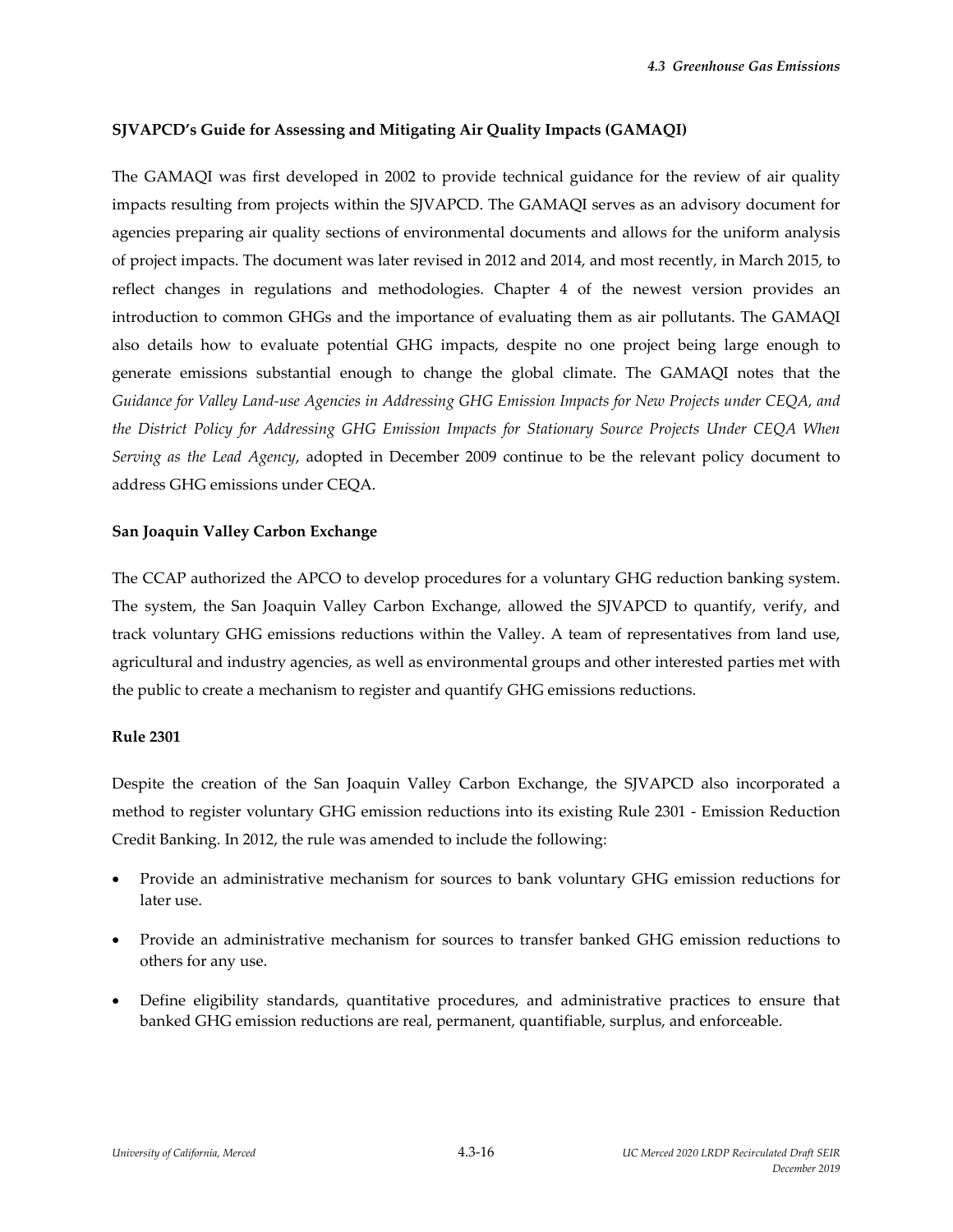# *Local Plans and Policies*

## **University of California Sustainable Practices Policy**

The University of California Sustainable Practices Policy (Sustainability Policy), most recently updated in January 30, 2018, is a system‐wide commitment to minimize the University's impact on the environment and reduce its dependence on non-renewable energy sources. The Sustainability Policy states that "The University of California is committed to responsible stewardship of resources and to demonstrating leadership in sustainable business practices. The University's locations should be living laboratories for sustainability, contributing to the research and educational mission of the University, consistent with available funding and safe operational practices."

The Sustainability Policy establishes goals in nine areas of sustainable practices: green building, clean energy, transportation, climate protection, sustainable operations, waste reduction and recycling, environmentally preferable purchasing, sustainable foodservice, sustainable water systems. Portions of the policy applicable to the proposed project are listed below:

## *Green Building Design*

- All new building projects shall be designed, constructed, and commissioned to outperform the CBC energy-efficiency standards by at least 20 percent or meet the whole-building energy performance targets listed in the Sustainability Policy, Table 1 of Section V.A.3. The University will strive to design, construct, and commission buildings that outperform CBC energy efficiency standards by 30 percent or more, or meet the stretch whole-building energy performance targets listed in Table 1 of Section V.A.3, whenever possible within the constraints of program needs and standard budget parameters.
- No new building or major renovation that is approved after June 30, 2019 shall use onsite fossil fuel combustion (e.g. natural gas) for space and water heating (except those projects connected to an existing campus central thermal infrastructure). Projects unable to meet this requirement shall provide a justification as described in Section V.A.4.

## *Clean Energy*

In support of the climate neutrality goals outlined in Section C of this policy, the University of California is committed to reducing its GHG emissions by reducing energy use and switching to clean energy supplies.4

<sup>&</sup>lt;sup>4</sup> Although the UC system is anticipated to have 100% renewable electricity by 2025, UC Merced is expected to have 100% renewable electricity by 2020. https://www.solarreviews.com/news/uc-merced-to-power-campuswith-50-percent-solar-plans-for-100-percent-renewable-energy-by-2020-062717/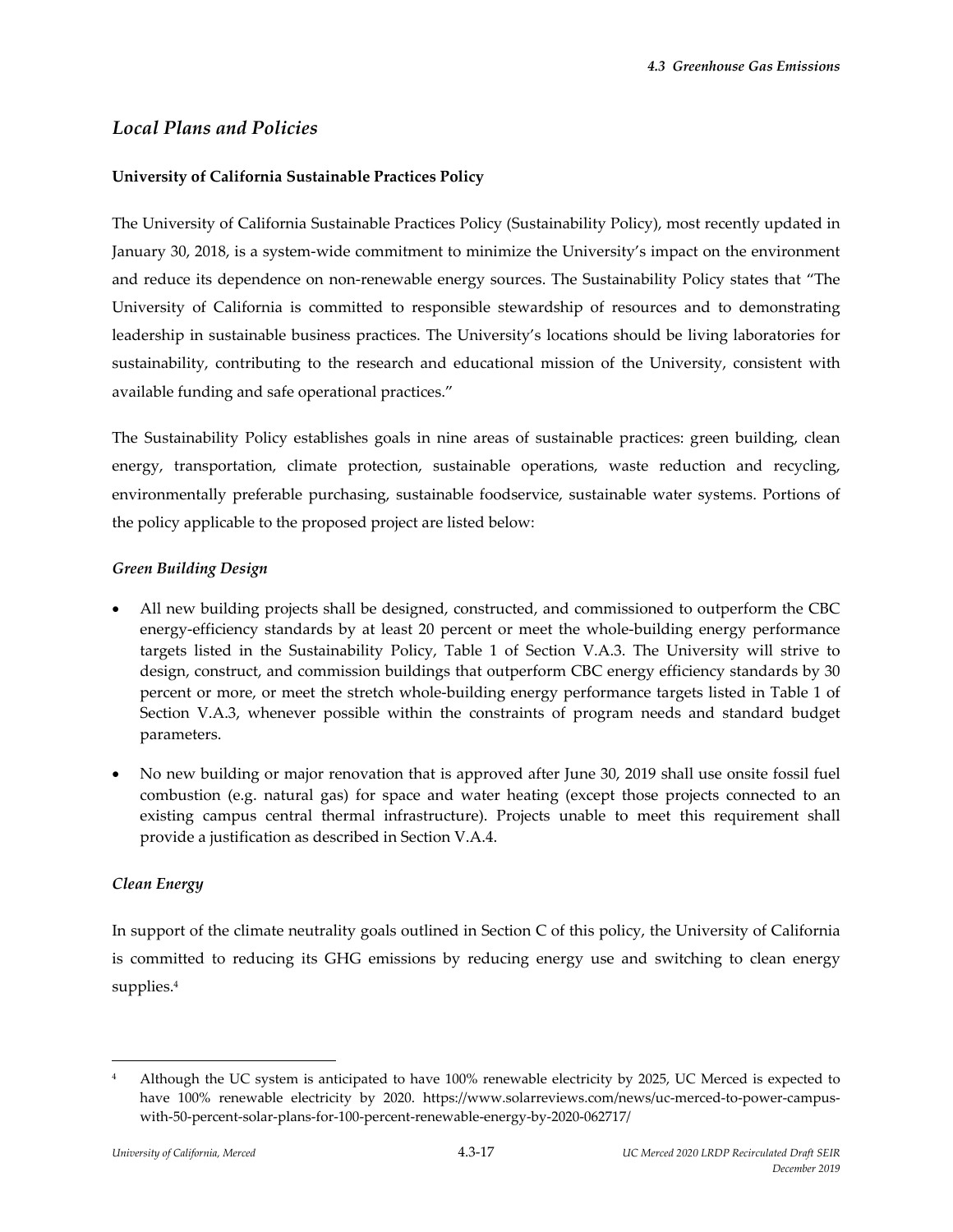- **Energy Efficiency:** Each campus and medical center will implement energy efficiency actions in buildings and infrastructure systems to reduce their energy use intensity by at least 2 percent year over year.
- **On‐campus Electricity:** Campuses will install additional on‐site renewable electricity supplies and energy storage systems whenever cost-effective and/or supportive of campus carbon goals.
- **Off‐campus Electricity:** By 2025, the University will rely on 100 percent clean electricity supplies. Locations served directly by UC's own Electricity Services Provider will implement clean‐electricity supplies starting in 2017 and transition to clean-electricity supplies by 2021.
- **On-site Combustion:** By 2025, at least 40 percent of the fuel used for on-site combustion will be lowcarbon biogas.

## *Climate Protection*

Each campus and the UC Office of the President will develop strategies for meeting the following UC goals:

- Climate neutrality from Scope 1 and 2 sources by 20255
- Climate neutrality from specific Scope 3 sources (as defined by the American College and University Presidents' Climate Commitment (ACUPCC) by 2050 or sooner

And at minimum, meet the following intermediate goal in pursuit of climate neutrality:

 Reducing GHG emissions to 1990 levels by 2020, pursuant to the California Global Warming Solutions Act of 2006

## *Sustainable Transportation*

Each location will reduce GHG emissions from its fleet and report annually on its progress. Locations shall implement strategies to reduce fleet emissions and improve fuel efficiency of all university-owned or operated fleet vehicles and equipment where practical options exist through acquisition and fleet operation protocols.

 By 2025, zero emission vehicles or hybrid vehicles shall account for at least 50% of all new light‐duty vehicle acquisitions.

The University recognizes that single‐occupant vehicle (SOV) commuting is a primary contributor to commute GHG emissions and localized transportation impacts.

<sup>5</sup> For definitions of Scopes 1, 2 and 3 emissions, see GHG Emissions Classification under **Section 4.3.2** above.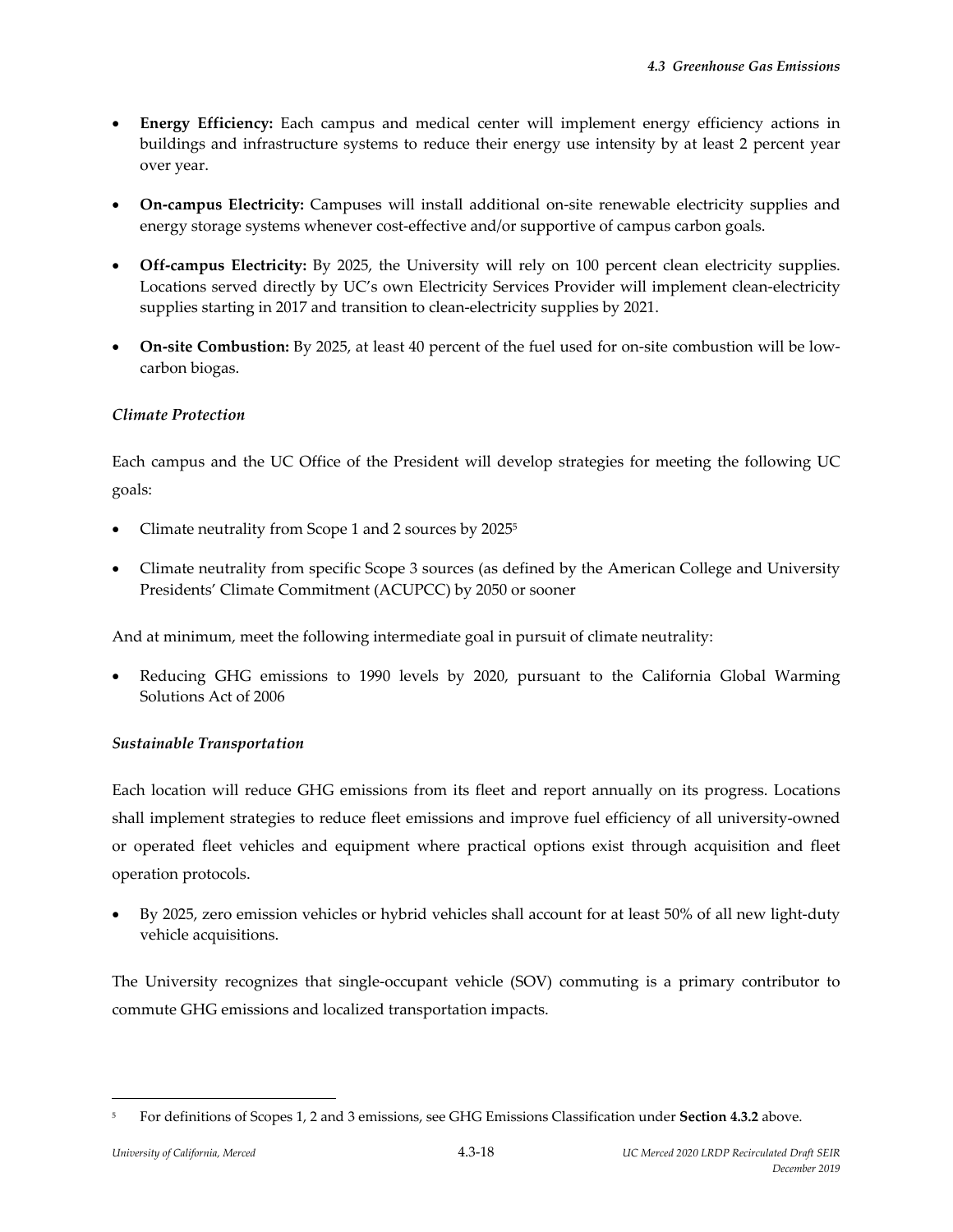- By 2025, each location shall strive to reduce its percentage of employees and students commuting by SOV by 10% relative to its 2015 SOV commute rates;
- By 2050, each location shall strive to have no more 40% of its employees and no more than 30% of all employees and students commuting to the location by SOV.

Consistent with the State of California goal of increasing alternative fuel – specifically electric – vehicle usage, the University shall promote purchases and support investment in alternative fuel infrastructure at each location.

- By 2025, each location shall strive to have at least 4.5% of commuter vehicles be ZEV.
- By 2050, each location shall strive to have at least 30% of commuter vehicles be ZEV.

Each location will develop a business‐case analysis for any proposed parking structures serving University affiliates or visitors to campus to document how a capital investment in parking aligns with each campus' Climate Action Plans and/or sustainable transportation policies.

## *Recycling and Waste Management*

The University's goal for diverting municipal solid waste from landfills is as follows:

- 50 percent as of June 30, 2008
- 75 percent as of June 30, 2012
- Ultimate goal of zero waste by 2020

## **UC Carbon Neutrality Initiative**

In November 2013, the UC President announced the UC Carbon Neutrality Initiative, which commits the University to achieving climate neutrality from Scope 1 and 2 sources by 2025 and climate neutrality from specific Scope 3 sources by 2050 or sooner. Scope 1 emission sources include direct emissions from sources owned or controlled by the University, while Scope 2 sources include indirect emissions from purchased electricity and purchased cogeneration for heating or cooling. The specific Scope 3 sources include emissions from campus commutes and business air travel. These goals have been incorporated into the updated Sustainability Policy presented above.

#### **American College and University Presidents Climate Commitment**

The University of California has also signed the American College and University Presidents Climate Commitment (ACUPCC). Each signatory commits to completing an inventory of GHG emissions within one year, and to developing, within two years, an institutional plan to achieve climate neutrality as soon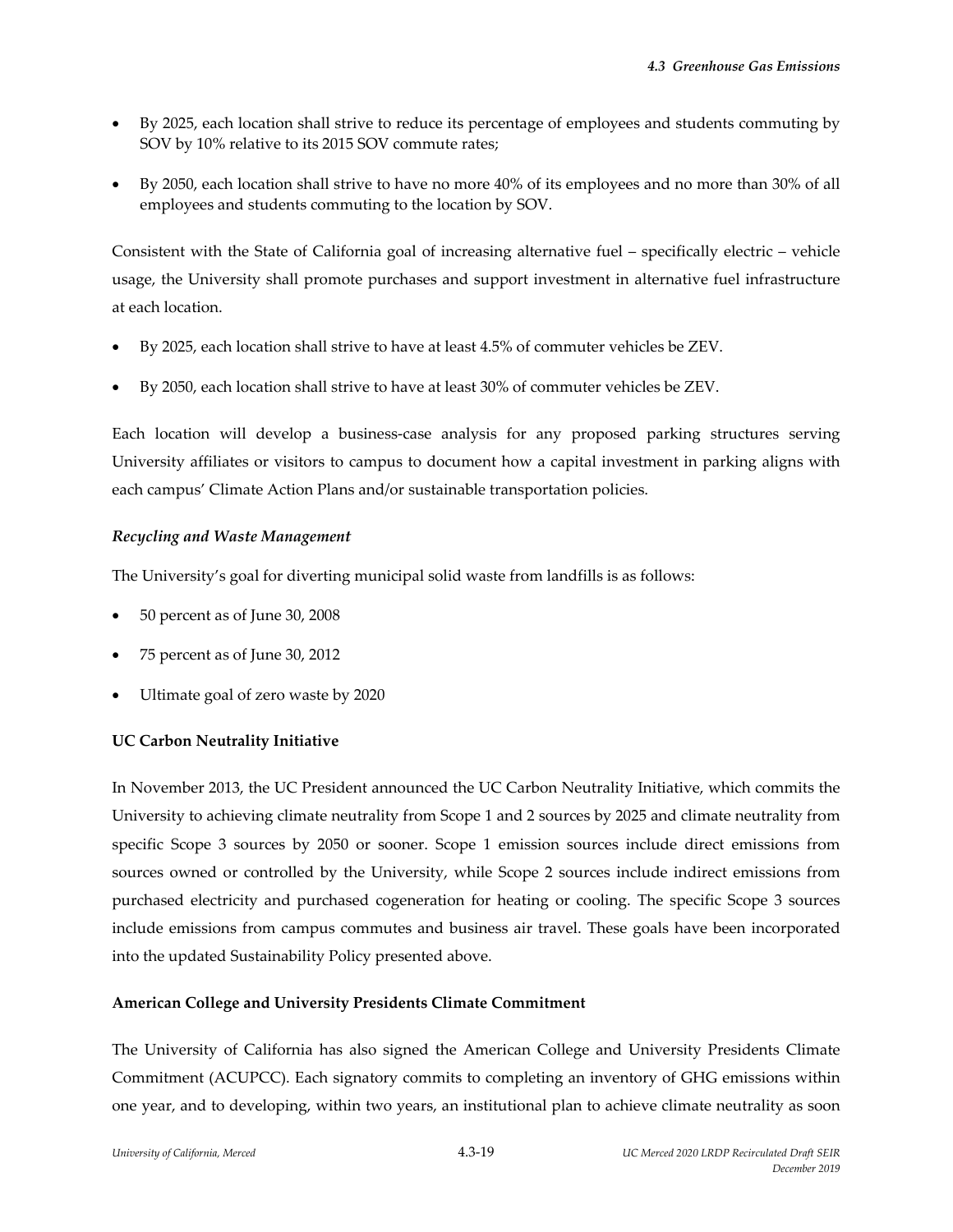as possible. The commitment also includes specific interim actions, including requiring that new campus construction will be built to at least the U.S. Green Building Council's LEED Silver standard or equivalent; purchasing Energy Star appliances; offsetting greenhouse gas emissions generated by institutional air travel; encouraging and providing access to public transportation; purchasing or producing at least 15 percent of the institution's electricity consumption from renewable sources; supporting climate and sustainability shareholder proposals at companies where the institution's endowment is invested; and adopting measures to reduce waste.

#### **UC Merced Sustainability Strategic Plan 2017‐2022**

In 2017, UC Merced released a Sustainability Strategic Plan to describe its approach to achieving its sustainability goals. The ambitious central focus of the plan is the achievement of zero net energy usage, zero landfill waste, and zero net greenhouse gas emissions by 2020. Not only does the plan provide campus principles related to sustainability, but it also provides insight about the specific actions that will allow UC Merced to maintain its principles and meet its goals, even as the campus rapidly expands. Many of the actions laid out in the plan indirectly benefit GHG reduction efforts but the action items listed below focus specifically on GHG reduction on the campus.

- Goal Transportation: Increase alternative modes of transportation usage among campus constituency and reduce the carbon footprint of transportation, parking, and fleet services.
	- Action 3 Greenhouse Gas (GHG) Reduction: Develop GHG emission reduction goals for campus fleet.

Goal Climate Protection: Achieve carbon neutrality by 2020.

Action 2 Renewables: Utilize renewable power options to mitigate and reduce greenhouse gas impact.

#### **UC Merced Climate Action Plan**

The first UC Merced Climate Action Plan (CAP) was adopted in 2009 to promote two long-term campus goals: (1) to reach zero net energy by 2020; and (2) to be climate neutral, with respect to on‐ and off‐ campus emissions. In 2018, UC Merced developed an updated CAP which builds on the previous CAP and extends out to 2025. The 2018 CAP notes that UC Merced's' approach to mitigating its climate effects is to: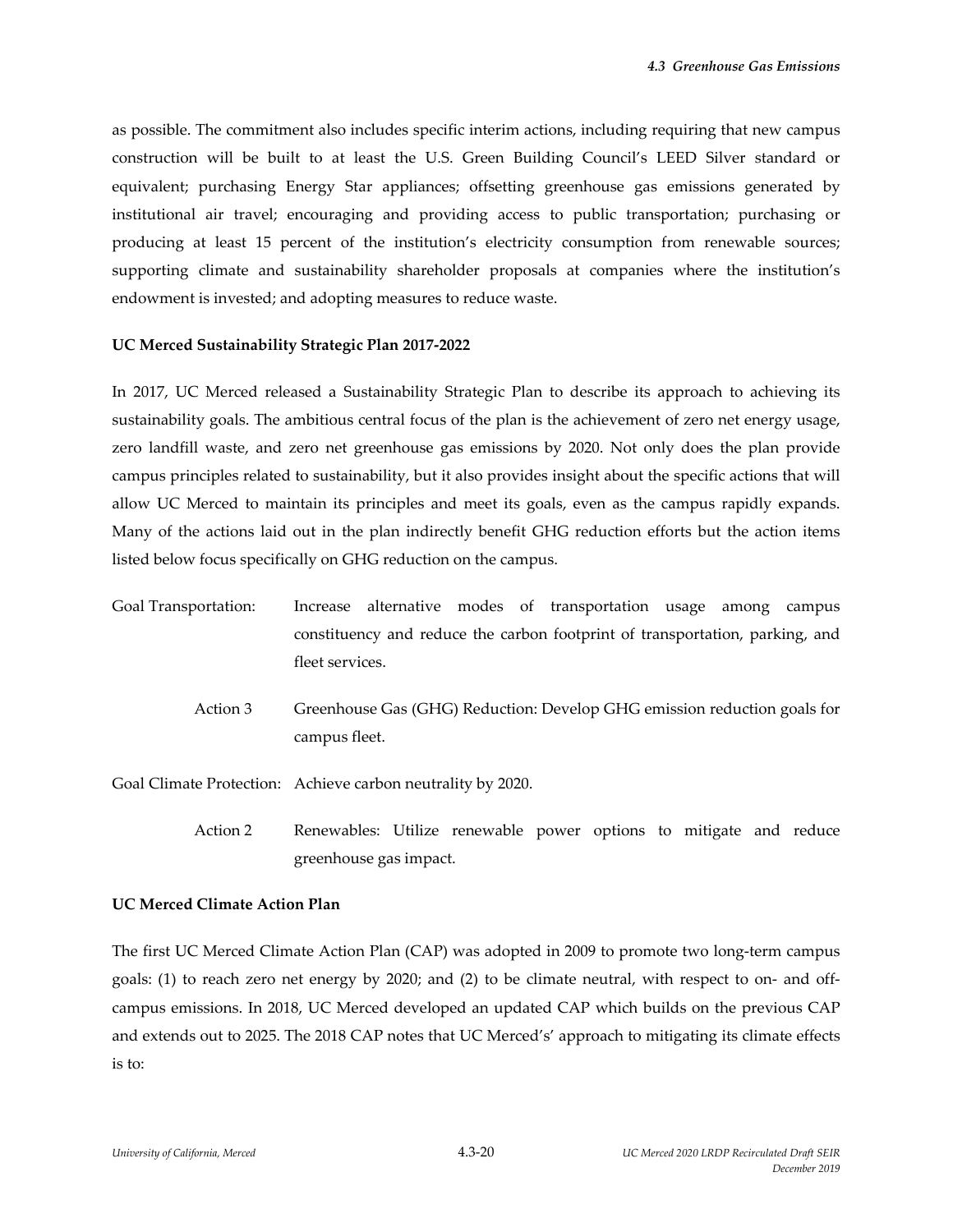- Save as much energy as is economically feasible
- Generate from on-site renewable sources as much energy as is consumed annually (net zero energy)
- Continue participating in the University's Wholesale Power Program which will bring the campus 97 percent clean energy through the grid by 2020
- Offset remaining GHG emissions, prioritizing on‐site and regional offsets (climate neutrality)

The 2018 CAP describes the current energy saving infrastructure at the campus, which consists of central cooling, thermal energy storage, and central heating for primary academic buildings, and notes that UC Merced intends to continue this basic strategy to provide heating and cooling to future campus development. Regarding new building design, the 2018 CAP notes that UC Merced has committed to energy efficient design (that all new buildings will be designed to consume half the energy and demand of other University buildings in California, surpass Title 24 by 20 percent, and achieve all LEED credits for optimizing energy efficiency). UC Merced also implements a number of programs to inform and sensitize building occupants to energy consumption and conservation and implements a building maintenance program to optimize building operations. UC Merced is also pursuing a small number of building energy efficiency projects to further reduce energy use.

In view of its goal to achieve Net Zero Energy by 2020 for on-campus facilities, UC Merced developed a 1 megawatt (MW) solar photovoltaic array. The array produces about 12 percent of the total annual campus electricity consumed and 22 percent of the peak load. A second 4.2 MW solar array project was completed and became operational in January 2019. UC Merced is also pursuing a landfill gas‐to‐energy project with Merced County Regional Waste Management Authority whereby landfill gas that is currently burnt off at the Highway 59 landfill would be piped to the campus and used in microturbines to generate electricity and for hot water generation that would serve a portion of the campus; the project would allow UC Merced to discontinue its use of three hot water boilers that operate on natural gas. UC Merced is one of 10 campuses that is provided electricity by the University under its Wholesale Power Program (WPP).<sup>6</sup> In furtherance of its commitment to be net zero by 2020, by 2021, 100 percent of the electricity provided to the campus via the grid under the WPP will be clean renewable energy. Finally, the Campus is implementing a number of transportation demand management (TDM) programs to minimize transportation‐related emissions. The existing and future TDM programs are described below.

<sup>6</sup> University of California. January 26, 2018. *Sustainability wins for UC, California in 2017.* Available online at: https://www.universityofcalifornia.edu/news/sustainability‐wins‐uc‐california‐2017.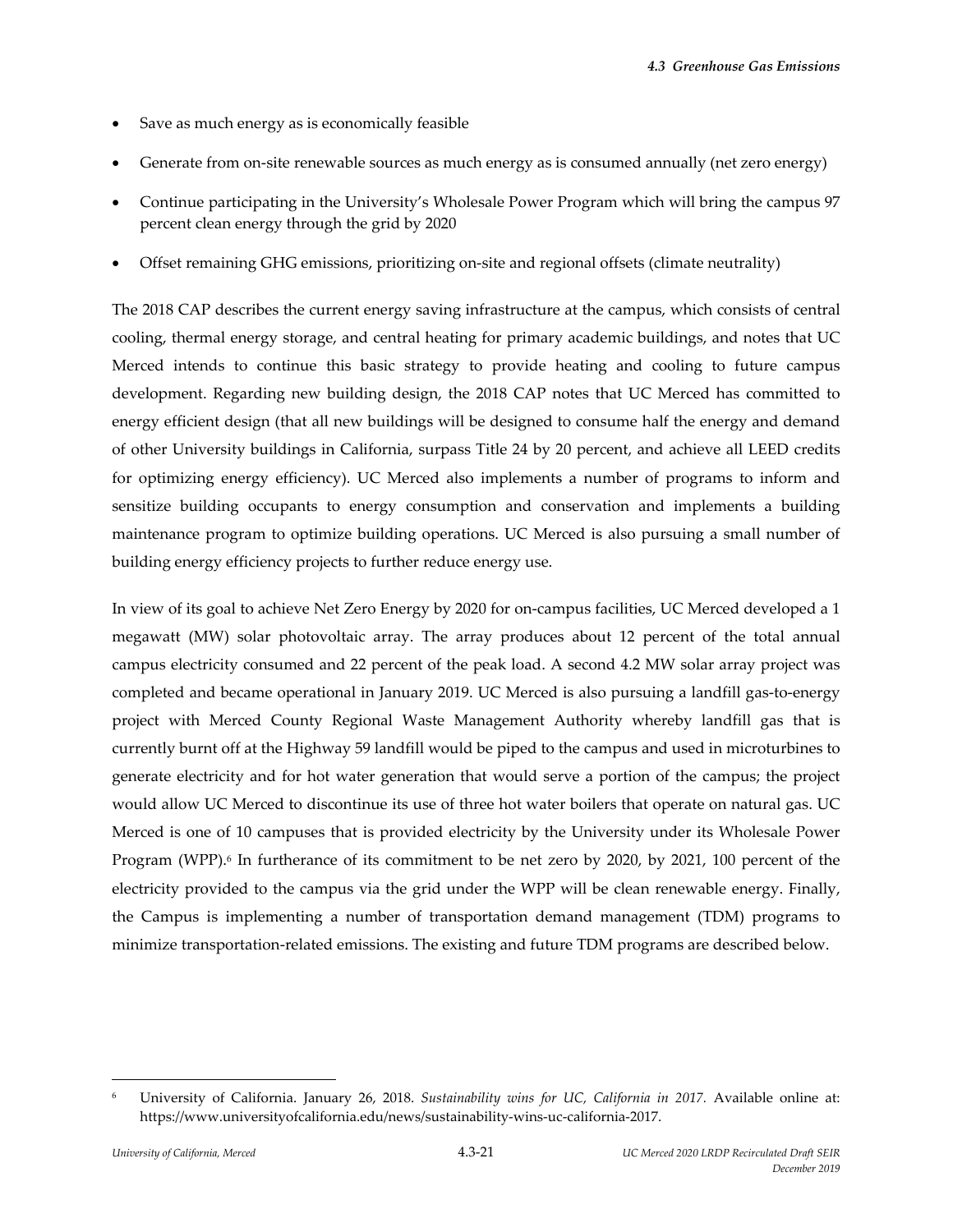### **UC Merced Transportation Demand Management Program**

The Campus implements a number of TDM measures to minimize vehicle trips and associated air emissions, including GHG emissions. Existing and future TDM measures are listed below.

## *Existing TDM programs*

- Subsidized transit
- Ridesharing and Carsharing opportunities
- Carpool and vanpool incentives
- Emergency Ride Home Program (for employees)
- Bicycle incentives
- Marketing/Educational campaigns focused on alternative transportation options
- Increased the number of clean air commuter permits for eligible carpools to promote ridesharing
- Secured grants to fund purchase of fuel efficient and low emission fleet vehicles
- Electric charging stations in the North Bowl, LeGrand and Library Lots
- Annual surveying of campus community commuting patterns
- Information table at both New Student Orientations (NSO) and New Employee Orientations (NEO)
- ZipCar self-service, on-demand car sharing & Zimride rideshare and commute programs

## *Programs under development*

- Bicycle program
- Refinement of marketing and advertising campaign of "UC Merced Commuter Club" to increase participation in alternative transportation initiatives
- Increase the number of electric charging stations for electric carts

## *Future Goals*

- Expansion of hybrid and/or battery‐operated fleet
- Reduction of Single Occupancy Vehicle (SOC) Vehicle Miles Traveled (VMT) rates through aggressive marketing and development of incentives to participate in alternative transportation programs (i.e. message boards, departmental competitions)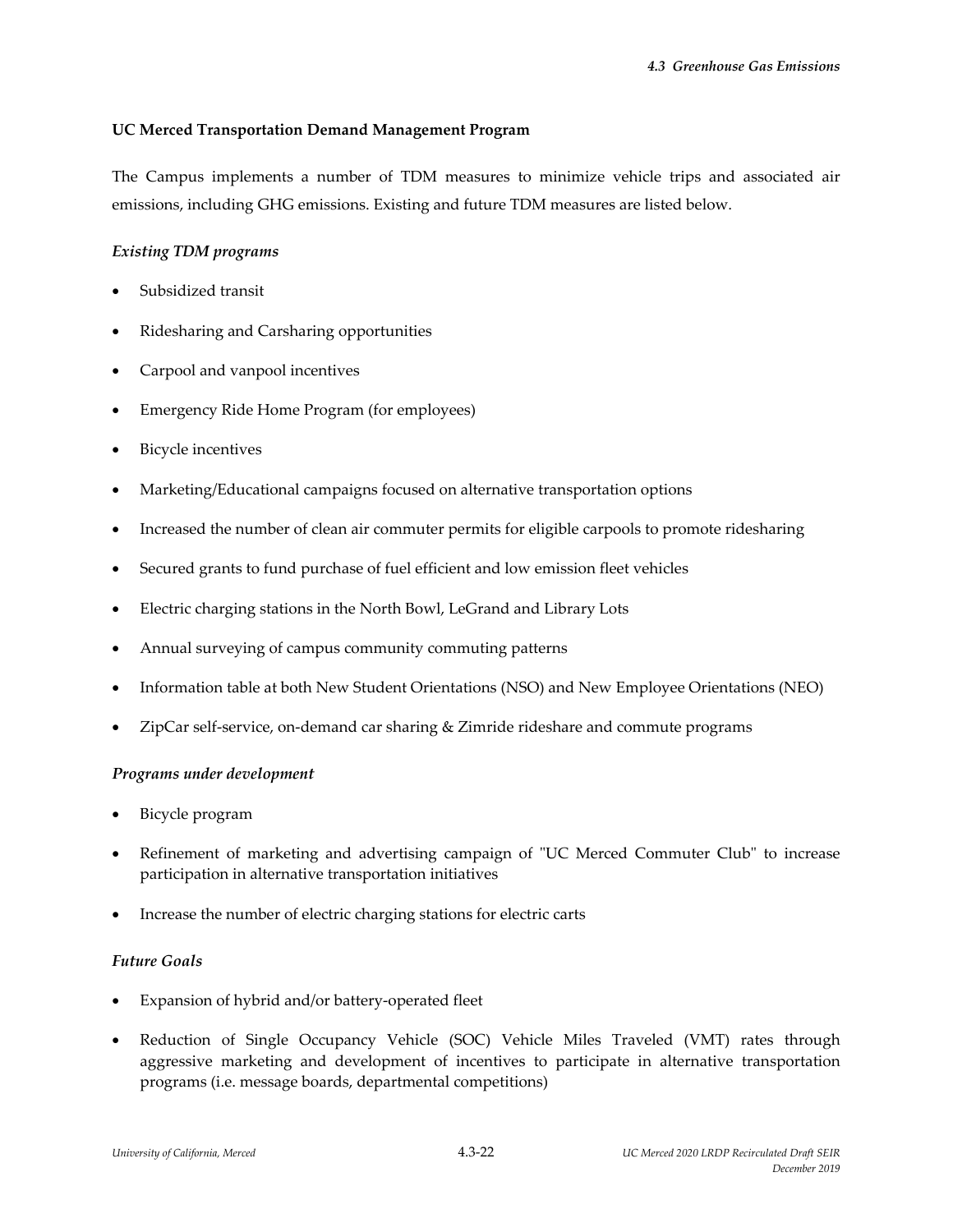- Adapt a clean‐fleet procurement policy
- Standardize fleet ordering cycles
- Zero‐emission vehicle incentives

# **4.3.4 Impacts and Mitigation Measures**

# *Significance Criteria*

This SEIR uses significance criteria derived from Appendix G of the *State CEQA Guidelines*. For the purposes of this SEIR, impacts related to GHG emissions would be significant if implementation of the 2020 LRDP would:

- Generate greenhouse gas emissions, either directly or indirectly, that may have a significant impact on the environment; or
- Conflict with an applicable plan, policy or regulation adopted for the purpose of reducing the emissions of greenhouse gases.

The *State CEQA Guidelines* include Section 15064.4, which states that, when making a determination with respect to the significance of a project's GHG emissions, a lead agency shall have discretion to determine whether to: (1) Use a model or methodology to quantify greenhouse gas emissions resulting from a project, and which model or methodology to use; and/or (2) Rely on a qualitative analysis or performance‐based standards. Section 15064.4 also states that a lead agency should consider the following factors when assessing the significance of the impact of GHG emissions on the environment: (1) The extent to which the project may increase or reduce greenhouse gas emissions as compared to the existing environmental setting; (2) Whether the project emissions exceed a threshold of significance that the lead agency determines applies to the project; and (3) The extent to which the project complies with regulations or requirements adopted to implement a statewide, regional, or local plan for the reduction or mitigation of GHG emissions.

As discussed above, the SJVAPCD's *Guidance for Valley Land‐use Agencies in Addressing GHG Emission Impacts for New Projects under CEQA* sets forth the approach and thresholds that may be used by lead agencies to evaluate a project's GHG impact. The Guidance notes that "Projects not implementing BPS would require quantification of project specific GHG emissions and demonstration that project specific GHG emissions would be reduced or mitigated by at least 29 percent compared to Business as Usual (BAU), including GHG emission reductions achieved since the 2002‐2004 baseline period, consistent with GHG emission reduction targets established in ARB's AB 32 Scoping Plan. Projects achieving at least a 29 percent GHG emission reduction compared to BAU would be determined to have a less than significant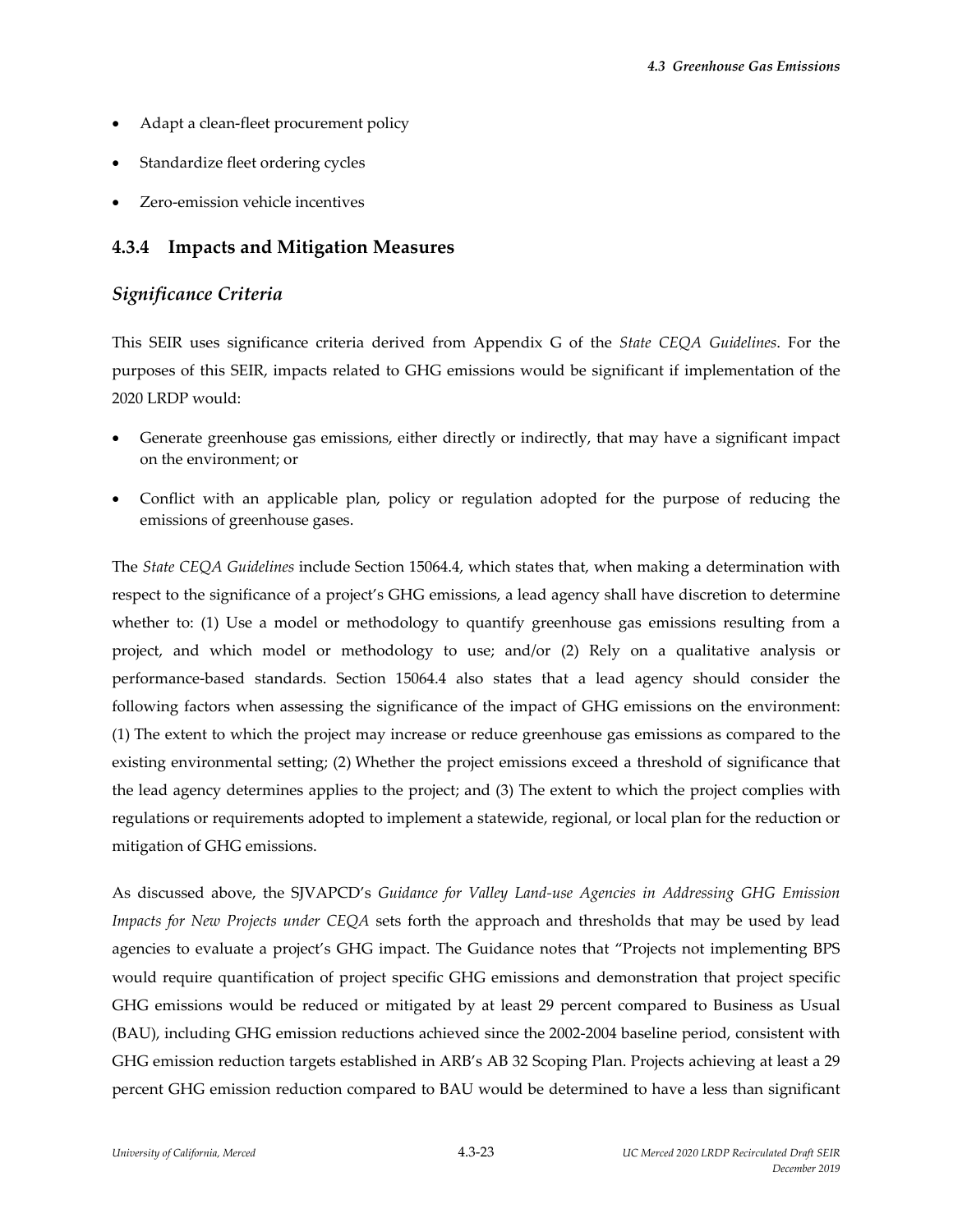individual and cumulative impact for GHG. In light of the *Center for Biological Diversity et al. v California Department of Fish and Wildlife, the Newhall Land and Farming Company* (Newhall Ranch) court ruling7 and the more recent *Golden Door Properties v County of San Diego* court ruling,8 the SJVAPCD thresholds of significance cannot be justifiably used to evaluate the proposed project's impacts, because the 29 percent below (BAU threshold is based on the ARB's statewide assessment and does not include project- or areaspecific criteria. Consequently, the threshold set forth by the SJVAPCD is not used in this analysis.

Instead, using emission reduction goals set forth in AB 32 and SB 32 and UC Merced's 2005 GHG emissions as baseline, campus‐specific thresholds were developed. Two approaches were used: the first one involving a total emissions threshold, and the second one involving an efficiency threshold based on per capita emissions.

### **Total Emissions Threshold**

As set forth in **Table 4.3‐3** below, according to AB 32 and SB 32, the state's 2020 emissions must be reduced to be equal to 1990 emissions, and by 2030 to be 40 percent below 1990 emissions. These cannot be applied directly to UC Merced as the campus did not become operational until 2005. To estimate the 2020 target emissions for UC Merced, the campus' 2005 emissions were reduced by 15 percent. This was done based on the statewide guidance that in order to ensure that 2020 emissions equal 1990 emissions, between 1990 and 2020, the state's emissions must be reduced by about 30 percent. From that it follows that between 2005 and 2020, a 15 percent reduction must be achieved to attain the 2020 target.

**Table 4.3‐3 State GHG Reduction Targets and Campus Thresholds**

|                                    | 1990                             | 2005                           | 2020                           | 2030                                   |
|------------------------------------|----------------------------------|--------------------------------|--------------------------------|----------------------------------------|
| State Targets from AB 32 and SB 32 | NΑ                               | NA                             | Equal to 1990 emissions        | 40 percent less than 2020<br>emissions |
| Campus Total Emissions Targets     | NA                               | 6.469 MTCO <sub>2e</sub> /year | 5,498 MTCO <sub>2e</sub> /year | 3,299 MTCO2e/year                      |
| $\sim$ $\sim$ $\sim$<br>$\cdots$   | $\cdots$<br>$\sim$ $\sim$ $\sim$ |                                |                                |                                        |

*Source: Impact Sciences and Barati Consulting 2019.* 

 $\overline{\phantom{a}}$  ,  $\overline{\phantom{a}}$  ,  $\overline{\phantom{a}}$  ,  $\overline{\phantom{a}}$  ,  $\overline{\phantom{a}}$  ,  $\overline{\phantom{a}}$  ,  $\overline{\phantom{a}}$  ,  $\overline{\phantom{a}}$  ,  $\overline{\phantom{a}}$  ,  $\overline{\phantom{a}}$  ,  $\overline{\phantom{a}}$  ,  $\overline{\phantom{a}}$  ,  $\overline{\phantom{a}}$  ,  $\overline{\phantom{a}}$  ,  $\overline{\phantom{a}}$  ,  $\overline{\phantom{a}}$ 

<sup>7</sup> Center for Biological Diversity et al. vs. California Department of Fish and Wildlife, the Newhall Land and Farming Company (November 30, 2015, Case No. S217763)

<sup>8</sup> In *Golden Door Properties v. County of San Diego,* the court ruled that the efficiency threshold developed by the San Diego Air Pollution Control District (SDAPCD) is not an appropriate threshold because SDAPCD used only state data to develop its efficiency threshold of 4.9 MTCO<sub>2</sub>e per service person per year. Instead SDAPCD should use local data from the air district to determine the San Diego specific efficiency threshold. Therefore, the SDAPCD efficiency threshold cannot be used to determine if projects would meet state GHG reduction targets.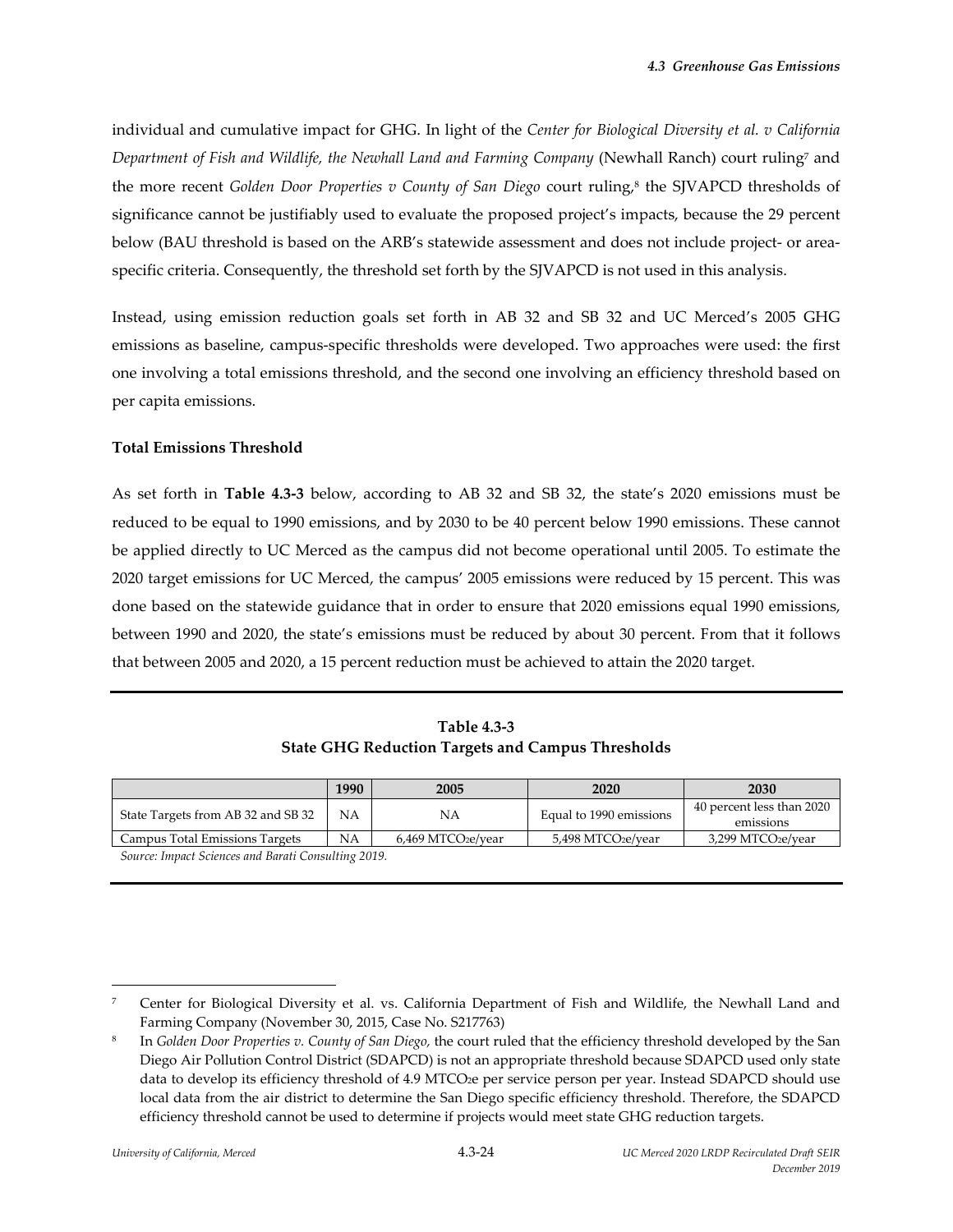Having calculated the 2020 target for the campus, that number was reduced by 40 percent to arrive at the 2030 target for the campus, which is  $3,299$  MTCO $2e$ /year. This target level, rounded to  $3,300$ MTCO2e/year, is used as a threshold in this SEIR to evaluate whether the increased campus emissions with the implementation of the 2020 LRDP would result in a significant GHG impact.

#### **Per Capita Threshold**

Similarly, a per capita rate or efficiency factor was calculated for the campus. Using the campus' 2005 GHG emissions and the campus population at that time, a per capita emissions rate or efficiency factor of 4.78 MTCO2e per capita/year was calculated for 2005. Next, the calculated 2005 efficiency factor was reduced by 15 percent to obtain the 2020 efficiency factor. Finally, an efficiency factor for 2030 was calculated by reducing the calculated 2020 efficiency factor by 40 percent. A target rate of 2.44 MTCO2e per capita/year was developed for 2030.

#### *Issues Not Discussed Further*

All of the CEQA checklist items listed above are addressed in the analysis below.

### *Methodology*

As noted above, *State CEQA Guidelines* require that the impact from a project's GHG emissions, emitted directly or indirectly, be evaluated. Direct emissions are those that are emitted on a project site whereas indirect emissions are those that are emitted off‐site, such as those associated with vehicular traffic, electricity generation, etc. The Office of Planning and Research has noted that lead agencies "should make a good-faith effort, based on available information, to calculate, model, or estimate... GHG emissions from a project, including the emissions associated with vehicular traffic, energy consumption, water usage and construction activities" (OPR 2017). Therefore, direct and indirect emissions were calculated for full development of the campus by 2030 under the 2020 LRDP. Construction emissions were also calculated. The methodology used to estimate operational and construction emissions is described below.

#### **Operational Emissions**

The 2020 LRDP is a comprehensive land use plan to guide physical development at UC Merced through 2030. The 2020 LRDP describes a development program of approximately 1.83 million gross square feet of new building space through 2030. The 2020 LRDP also estimates and reports the daily population that is expected to be present on the campus in 2030. According to the 2020 LRDP, a daily population of 11,280 persons is projected for the campus in 2030. Implementation of the 2020 LRDP would result in the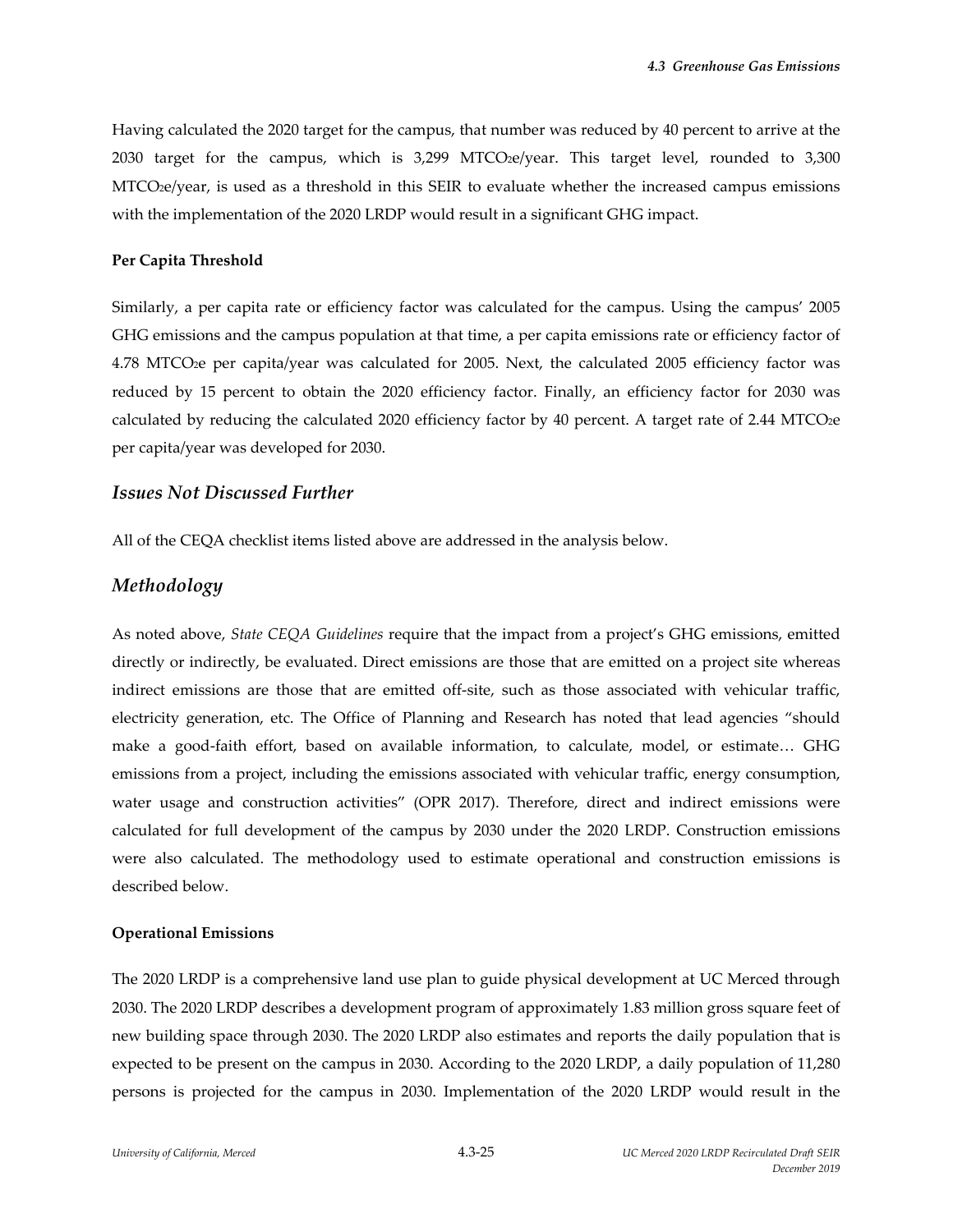construction of new buildings, a growth in campus programs and population, and an associated increase in GHG emissions.

Since 2009, UC Merced has been routinely estimating and reporting Scope 1, Scope 2, and Scope 3 (commuting only) emissions to the California Climate Action Registry each year. These reported emissions were obtained from UC Merced and used to estimate the historical (2005) and the future 2020 and 2030 GHG emissions that would result from UC Merced operations. Year 2005 emissions were estimated as this was the first year of campus operation and is the baseline that is used in the analysis to establish future GHG emissions targets for the campus that are consistent with AB 32 and SB 32 goals. Year 2020 emissions were estimated to show the campus's progress towards the AB 32 and SB 32 targets, and year 2030 emissions were estimated as they represent the campus's total emissions at full development of the campus under the 2020 LRDP.

#### *Scope 1 Emissions (Area Sources, Fleet Vehicles, and Fugitive Emissions)*

Scope 1 emissions include emissions that are emitted on the site of a project or property and result from combustion of fossil fuels in on‐site equipment and vehicles, as well as fugitive emissions. At UC Merced, on‐site emissions are mostly the result of natural gas combustion in the campus central plant and the campus dining center, and from combustion of fuel in campus fleet vehicles (note that there could be negligible emissions from other area sources that were not included in this assessment).

UC Merced's total Scope 1 emissions for the years 2009 through 2017 were obtained from the UC Merced Energy, Engineering & Sustainability Office (Campus Sustainability Office). Scope 1 GHG emissions from natural gas combustion were computed by the Campus Sustainability Office based on the amount of natural gas used on the campus each year and an emission factor of 0.00530 MTCO2e /therm. The campus' fleet emissions were calculated by inputting gallons of gas equivalent used by fuel type. For each year of analysis, i.e., 2005, 2020, and 2030, Scope 1 emissions were estimated by deriving a per capita rate for the study year based on the average growth in per capita emissions obtained from the reported Scope 1 emissions for years 2009 through 2017 and multiplying the rate with the total population for that year.

#### *Scope 2 Emissions (Electricity)*

Scope 2 emissions for the years 2009 through 2017 were obtained from the Sustainability Office. Historically, the Sustainability Office computed GHG emissions that would result from the campus' use of electricity by multiplying the campus' average annual electricity consumption with an emissions factors from U.S. EPA and/or PG&E. Because all of the purchased electricity that is used on the campus is purchased under the University's WPP and contains a high percentage of renewables, to estimate year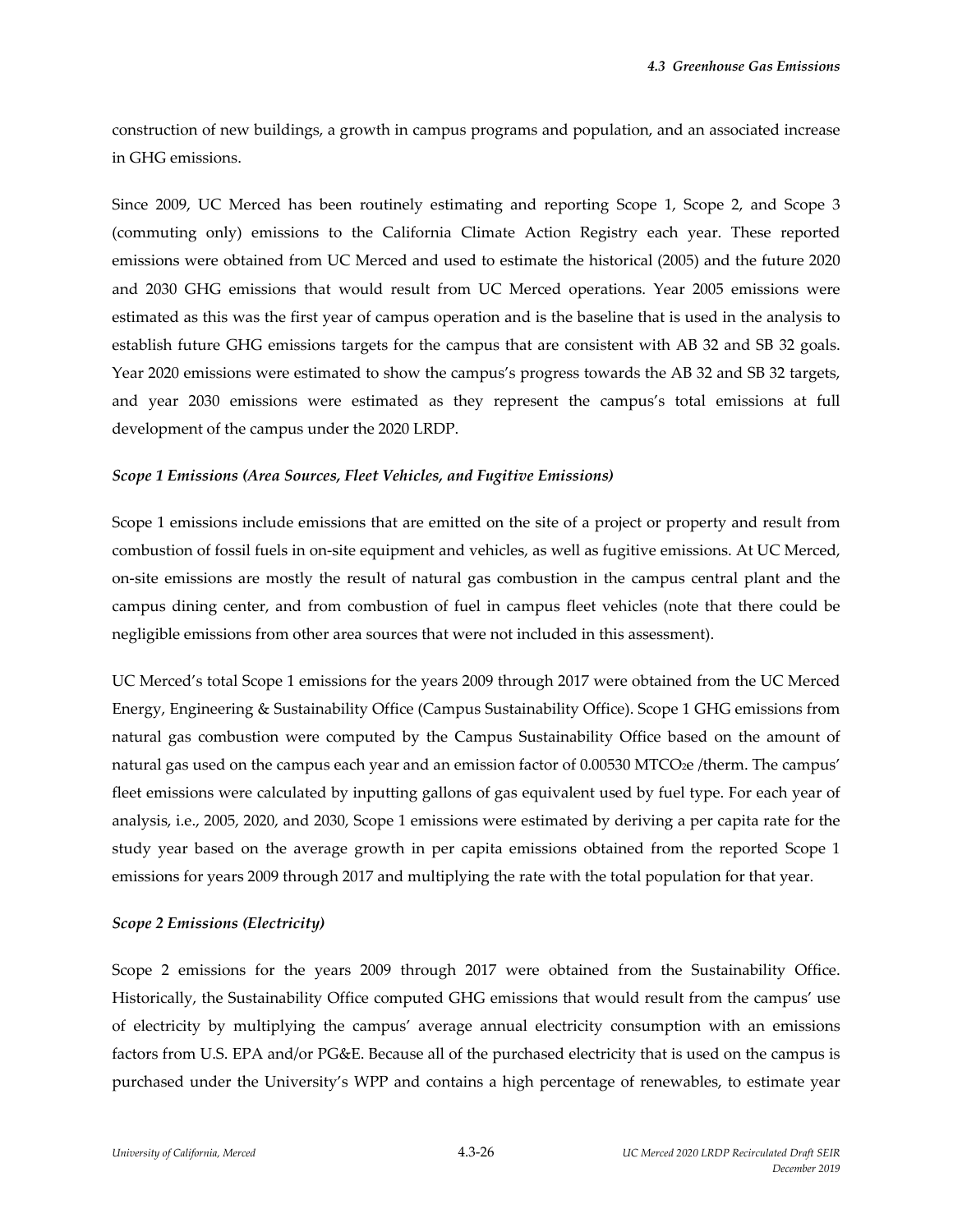2017 Scope 2 emissions, the Sustainability Office used an emission factor of 0.000224 MTCO2e/kWh provided by the University.

For each year of analysis, i.e., 2005, 2020, and 2030, Scope 2 emissions were estimated by deriving a per capita rate for the study year based on the average growth in per capita emissions obtained from the reported Scope 2 emissions for years 2009 through 2017 and multiplying the rate with the total population for that year.

### *Scope 3 Emissions*

### *Commuting*

Scope 3 commuting emissions for the year 2009 through 2017 were obtained from the Sustainability Office. The Sustainability Office computes Scope 3 emissions associated with student, faculty and staff travel by estimating the miles driven based on zip code data of campus population with registered parking permits and an emission factor of 0.000420 MTCO2e/mile. Similar to Scopes 1 and 2, Scope 3 emissions were estimated by applying the average growth in per capita emissions obtained from the reported Scope 3 emissions for years 2009 through 2017 and interpolating emissions for 2005. However, commuting emissions for 2020 and 2030 were calculated using the per capita emissions rate derived from 2017 commuting emissions. This is conservative as per capita commuting emissions will continue to decrease due to fuel efficiency, ZEV vehicles, and other improvements.

## *Water*

Historic water use data was provided by UC Merced for the years 2012 to 2015. The average growth in water use was derived from this data. Using the campus populations for years 2005, 2020 and 2030 and the average growth in water use, the water use for 2005, 2020, and 2030 was calculated. Emissions were then estimated by applying the U.S. EPA eGRID emission factor for water to the water use estimates.<sup>9</sup>

## *Wastewater and Solid Waste*

Existing wastewater GHG emissions were calculated using existing wastewater generation data for the campus for 2016 and the formulas provided by the California Air Resources Board Local Government Operations Protocol for quantifying GHG emissions. As UC Merced was able to provide only one year of wastewater data (2016), an average growth in wastewater generation could not be derived. So, the per capita rate for 2016 was applied to the other years of analysis as a static factor to an increasing

<sup>9</sup> U.S. EPA. 2012. *eGRID 2012 Version 1.0.* May.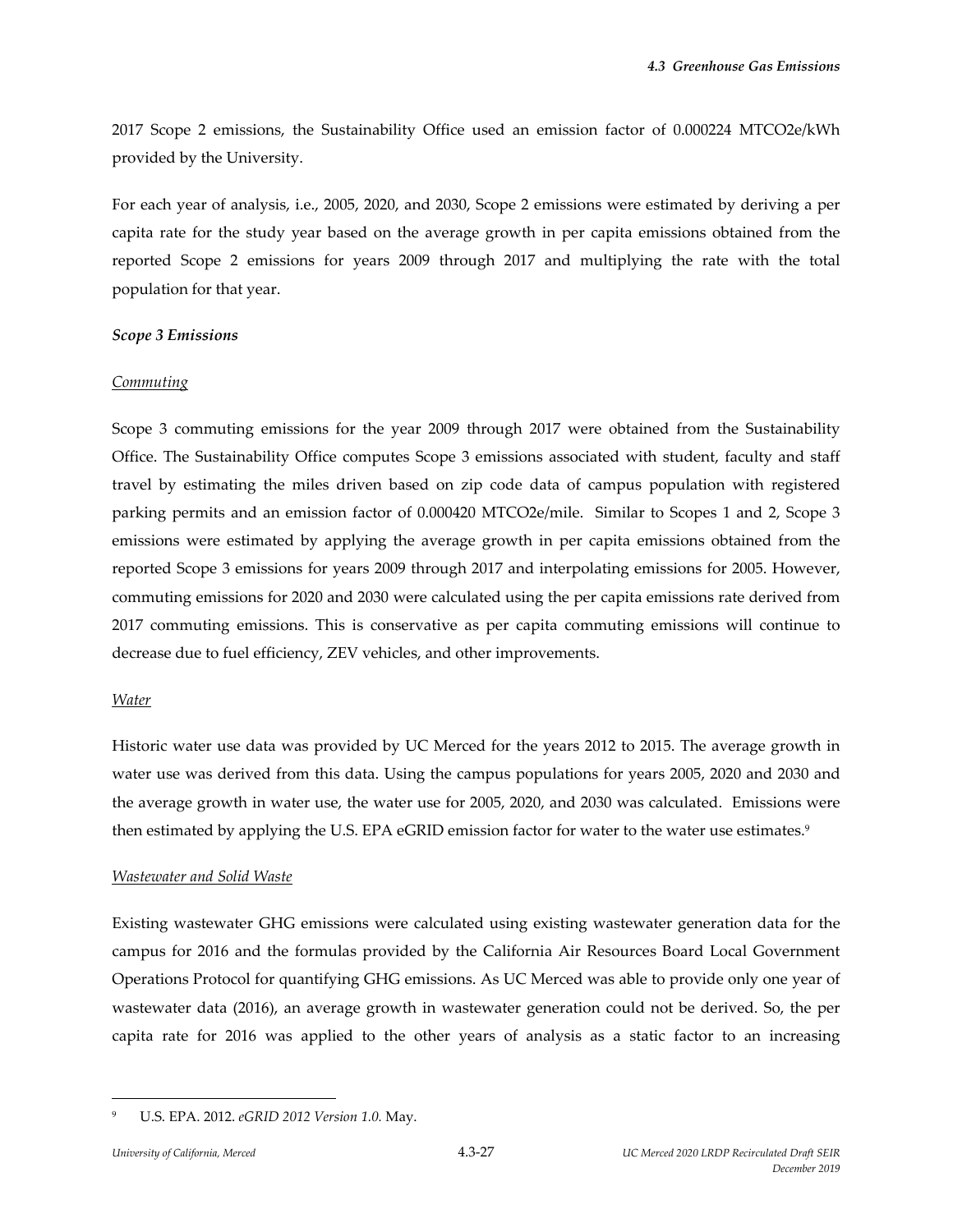population, which results in increased emissions. This provides a conservative estimate of wastewater emissions.

Solid waste emissions were calculated by applying per capita rates of solid waste and using the solid waste calculation methodology provided by the United Nations Framework Convention on Climate Change Clean Development Mechanism.

#### **Construction Emissions**

GHG emissions due to construction under the 2020 LRDP were quantified using the California Emissions Estimator Model (CalEEMod). CalEEMod is a statewide land use emissions computer model designed to provide a uniform platform for government agencies, land use planners, and environmental professionals to quantify potential criteria pollutant and GHG emissions associated with both construction and operations from a variety of land use projects. The model is considered by the SJVAPCD to be an accurate and comprehensive tool for quantifying air quality and GHG impacts from development projects throughout California (CalEEMod 2018). As set forth in greater detail in **Section 4.1, Air Quality**, land use types and size, construction schedule, assumptions of construction equipment usage and truck trips, were input to CalEEMod. As construction of the ongoing UC Merced 2020 project would be completed in 2020, it is anticipated that new facilities under the 2020 LRDP would be constructed after 2020. Therefore, for purposes of estimating construction GHG emissions, it was assumed that campus facilities under the 2020 LRDP would be constructed between January 2021 and December 2030.

## **4.3.5 LRDP Impacts and Mitigation Measures**

# **LRDP Impact GHG‐1: Implementation of the 2020 LRDP would generate greenhouse gas emissions, either directly or indirectly, that would have a significant impact on the environment. (***Significant; Less than Significant with Mitigation***)**

## *Construction GHG Emissions*

Emissions associated with construction would occur throughout the timeframe of the 2020 LRDP from January 2021 to December 2030. Project construction activities would include site preparation, grading, building construction, pavement and asphalt installation, landscaping and hardscaping, and architectural coatings. Based on the results of CalEEMod modeling, approximately 6,118 MTCO<sub>2</sub>e of GHG emissions would be emitted during the approximately 10‐year project construction period, which is about 612 MTCO<sub>2</sub>e/year. With respect to small-scale projects that may be located within lands designated CMU, CBRSL or ROS, due to the small size and nature of these projects, they would be unlikely to result in substantial GHG emissions during construction.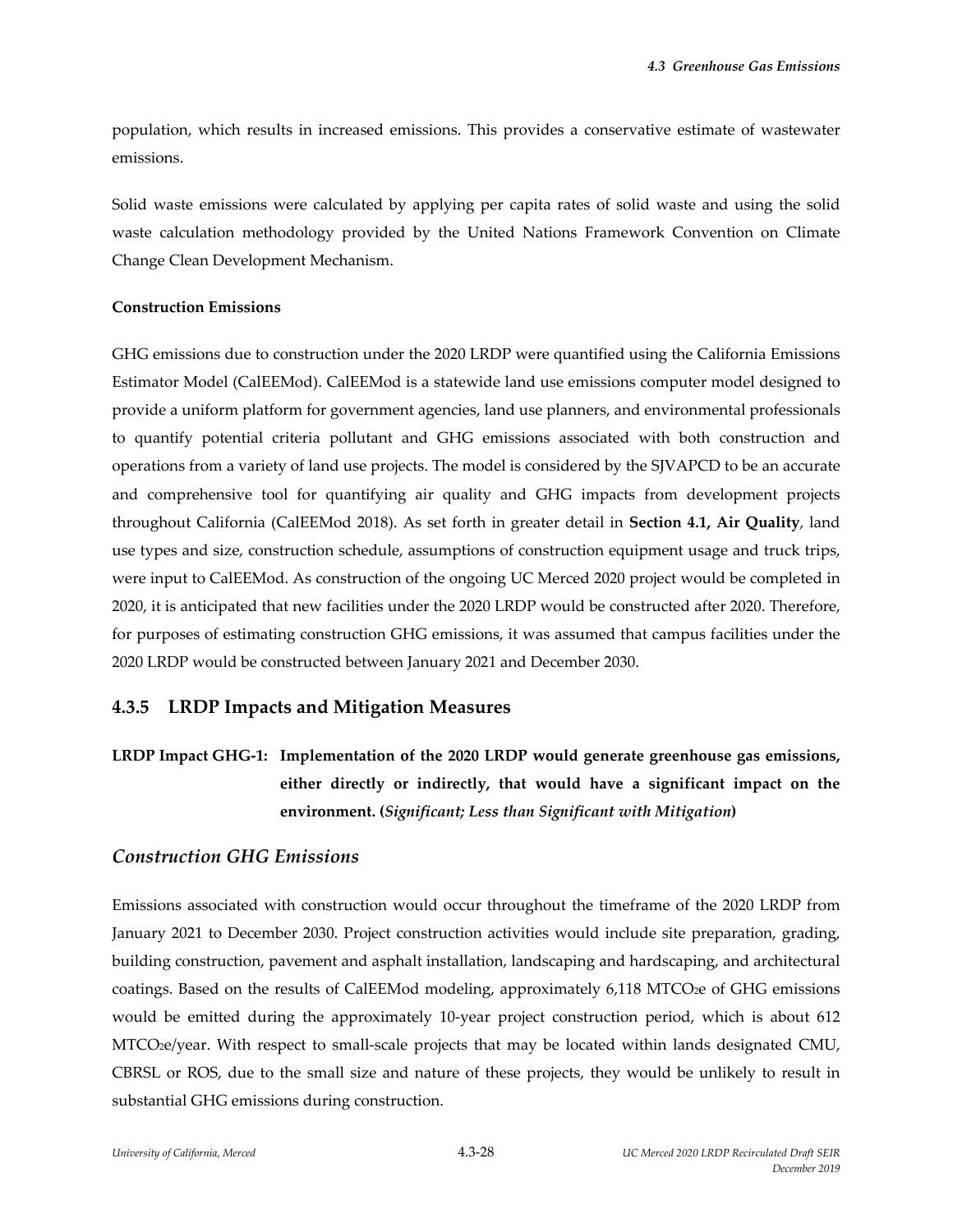Neither the University nor any of the air districts, including SJVAPCD, has set forth quantitative thresholds for the evaluation of construction‐phase GHG emissions. Construction GHG estimates are presented for informational purposes only.

# *Operational GHG Emissions*

2020 LRDP Implementation of the 2020 LRDP would contribute to long‐term cumulative increases in GHG emissions as a result of additional buildings and people on the campus. Sources of new emissions would include building heating, cooling and lighting systems, water use, wastewater generation, solid waste generation, as well as increases in traffic to the campus. These sources would represent the great majority of GHG emissions that would be produced in association with the proposed project, because the campus does not, and would not as part of the implementation of the 2020 LRDP, emit industrial or agricultural gases. Thus, the campus would generate little in the way of GHGs other than carbon dioxide. While certain research activities on the campus may involve the emission of other GHGs, these activities typically result in minimal GHG emissions.

**Table 4.3‐3, Estimated UC Merced Operational GHG Emissions**, presents the historical (2005), existing (2017), and projected 2020 and 2030 GHG emissions for the campus. The 2020 and 2030 emissions reflect BAU growth of the campus under the 2020 LRDP and exclude measures that may be implemented to comply with the Sustainability Policy. The one exception is emissions from the use of electricity which are reported as zero emissions. This is accurate because after 2020, UC Merced's total electricity needs will be met by on‐site generation of renewable energy and purchase of electricity from the grid that is 100 percent from renewable sources. As shown in **Table 4.3‐4,** area sources and commuting are the top two sources of GHG emissions at the campus.

Compliance with the Sustainability Policy will have the effect of reducing UC Merced's total emissions. Further, the Campus' Sustainability Strategic Plan and the CAP, which are aligned with the Sustainability Policy, include numerous provisions that will substantially reduce the increase in the campus' GHG emissions, as the campus grows.

 The plans encourage use of transit and alternative transportation modes, which has helped and will continue to reduce transportation‐related GHG emissions, relative to the emissions that would occur without these plans.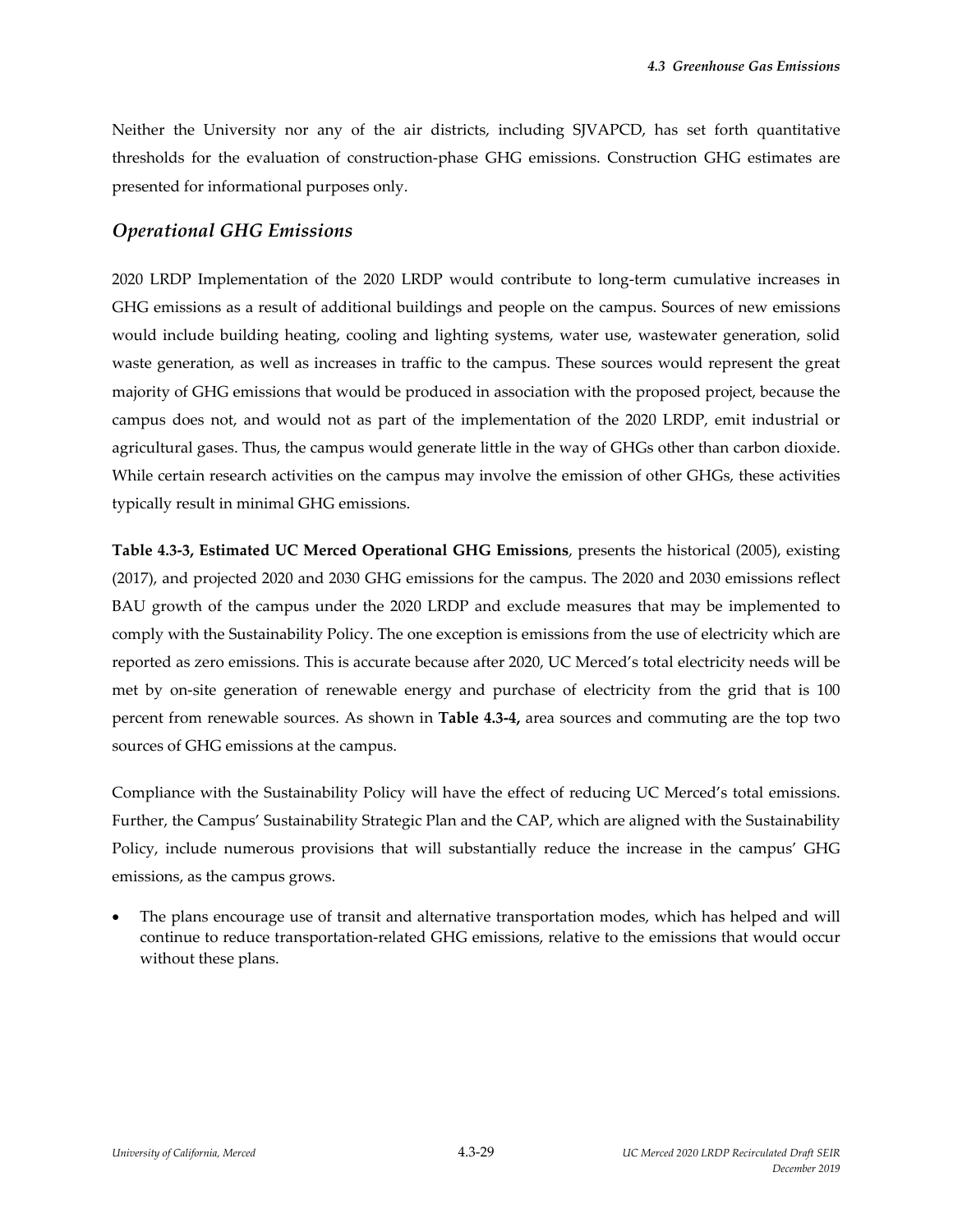- Individual projects under the 2020 LRDP would implement GHG emission reduction strategies consistent with the applicable provisions of the Sustainability Policy, which include green building design, sustainable building operations, sustainable transportation, and sustainable water systems.<sup>10</sup>
- UC Merced will also implement other campus‐wide energy saving programs.

Therefore, it is reasonable to assume that the increase in annual emissions due to LRDP implementation would be much lower than the numbers reported in **Table 4.3‐4.**

| <b>GHG Emissions Source</b>                           | <b>Historical</b><br>2005 Emissions | <b>Existing 2017</b><br>Emissions | <b>Future</b><br>2020 Emissions | Future 2030<br>Emissions |  |  |
|-------------------------------------------------------|-------------------------------------|-----------------------------------|---------------------------------|--------------------------|--|--|
| <b>Direct Sources</b>                                 |                                     |                                   |                                 |                          |  |  |
| Scope 1 Area Sources <sup>a</sup><br>and Campus Fleet | 1,341                               | 4,045                             | 4,044                           | 3,160                    |  |  |
| <b>Total Direct</b>                                   | 1,341                               | 4,045                             | 4,044                           | 3,160                    |  |  |
| <b>Indirect Sources</b>                               |                                     |                                   |                                 |                          |  |  |
| Scope 2 Electricity                                   | 2,519                               | 2,740                             | 0 <sup>c</sup>                  |                          |  |  |
| Scope 3 Commuting                                     | 2,131                               | 2,895                             | 3,497                           | 4,994                    |  |  |
| Scope 3 Water Supply b                                | 349                                 | 53                                | 34                              | 8                        |  |  |
| Scope 3 Wastewater b                                  | 4                                   | 26                                | 31                              | 44                       |  |  |
| Scope 3 Solid Waste                                   | 126                                 | 721                               | 817                             | 944                      |  |  |
| <b>Total Indirect</b>                                 | 5.129                               | 6,435                             | 4.379                           | 5.990                    |  |  |
| <b>All Sources</b>                                    |                                     |                                   |                                 |                          |  |  |
| Total (direct and indirect)                           | 6,469                               | 10,479                            | 10,712                          | 10,137                   |  |  |

**Table 4.3‐4 Estimated UC Merced Operational GHG Emissions (in MTCO2e)** 

*Source: Impact Sciences and Barati Consulting 2019.*

 $Notes:$ 

*a. Area source emissions based on natural gas combustion on the campus.*

b. UC Merced also reports Scope 3 business air travel and Scope 3 business ground travel emissions, which are not included in this table as those emissions sources are not typically analyzed under CEQA. In contrast, the Campus does not report Scope 3 water supply wastewater and solid waste emissions; however, those emissions are included in this table since guidance put forth by the CARB states that GHG *emissions from these sources should be included in the estimated GHG emissions under CEQA.* 

c. By 2020, UC Merced and MCRWMA anticipate to complete a landfill gas to energy project that would involve the conveyance of treated landfill gas (methane) to the campus to operate three to four microturbines to generate electricity and hot water, while also allowing UC Merced to discontinue the use of three natural gas fired hot water boilers. Although combustion of methane in the microturbines would result in GHG emissions, overall the project would result in less GHG emissions than are currently produced at the landfill from the *flaring of landfill gas (MCRWMA 2019).* 

**Table 4.3‐5, Comparison of Projected Emissions to Thresholds**, below reports UC Merced historic, existing and projected 2020 and 2030 emissions both in terms of both total emissions as well as per capita emissions. It also reports UC Merced's 2030 targets both in terms of a total emissions target and a per capita target; these targets are used in this SEIR as thresholds of significance. As the table shows, the campus' per capita emissions in 2030 would be well below the per capita target for 2030. Note that the 2017 Scoping Plan encourages the use of per capita targets for purposes of planning for GHG reductions

<sup>&</sup>lt;sup>10</sup> The UC Policy on Sustainable Practices is periodically updated and expanded. The current full text can be viewed on-line at http://www.ucop.cdu/ucophomc/coordrev/policy/PP032207ltr.pdf or obtained through the University‐wide Policy Office, Office of the President, 1111 Franklin Street, 12th Floor, Oakland, CA 94607.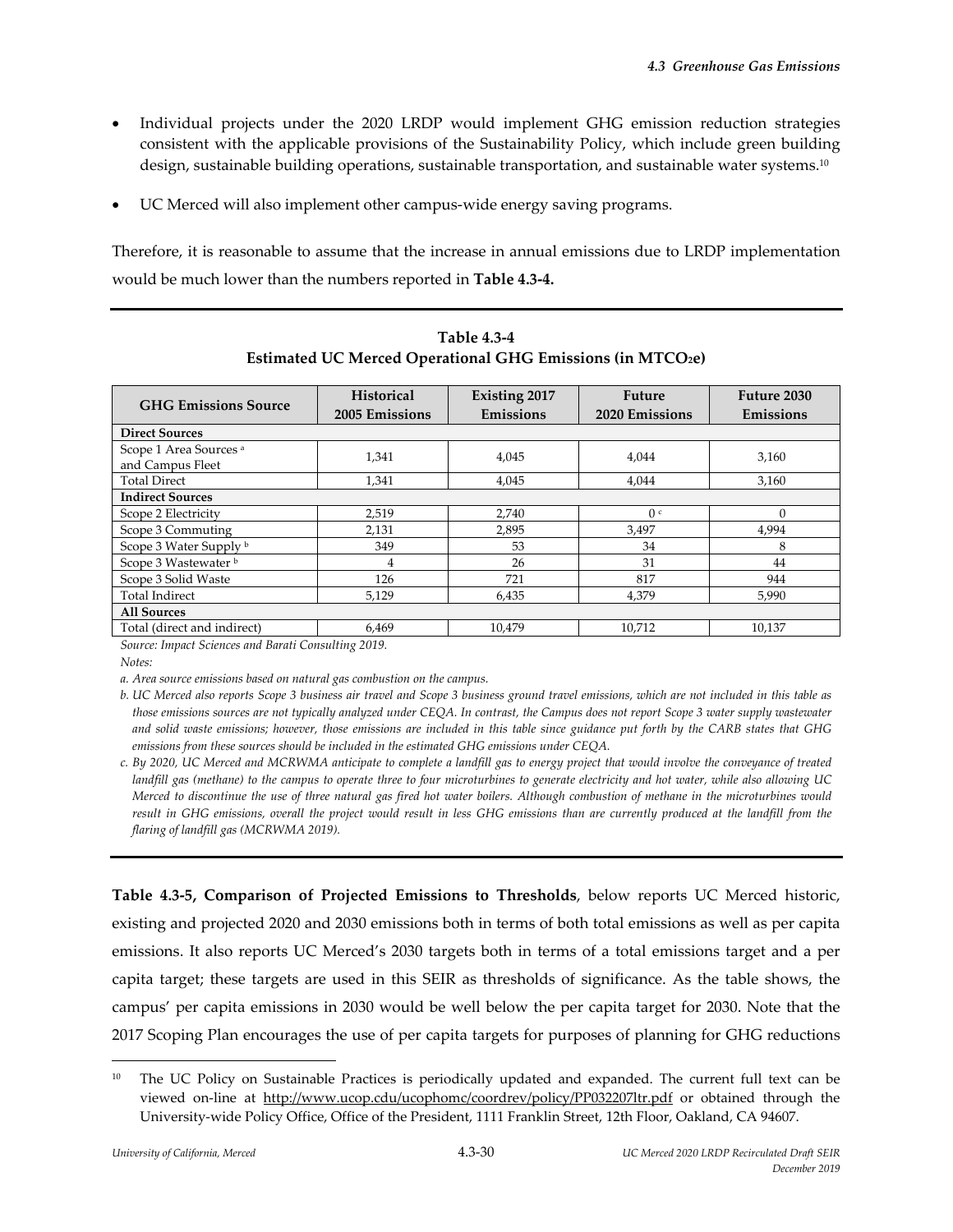and provides a per capita rate of 6.0 MTCO2e/capita for year 2030 (along with 2.0 MTCO2e/capita for 2050). The campus' per capita emissions in 2030 would be well below the Scoping Plan 2030 per capita rate as well as the UC Merced 2030 per capita target.

However, if the campus' total emissions in 2030 are compared to the corresponding total emissions target, the emissions would exceed the target. As **Table 4.3‐5** shows, the campus' total emissions in 2030 would be about 10,137 MTCO<sub>2</sub>e/year. To be compliant with SB 32, the campus' 2030 emissions would need to be about 3,300 MTCO<sub>2</sub>e/year. As the campus' emissions would exceed this target, this represents a significant impact.

| <b>GHG Emissions Source</b>                                                         | Historic<br>2005 Emissions | <b>Existing 2017</b><br>Emissions | 2020 Emissions | Future 2030<br><b>Emissions</b> |  |  |  |
|-------------------------------------------------------------------------------------|----------------------------|-----------------------------------|----------------|---------------------------------|--|--|--|
| Comparison to 2030 Threshold Based on Total Emissions (MTCO2e/year)                 |                            |                                   |                |                                 |  |  |  |
| <b>Total Emissions</b>                                                              | 6.469                      | 10.479                            | 10,712         | 10,137                          |  |  |  |
| UC Merced 2030 Total Emissions Target<br>(based on AB 32 and SB 32)                 |                            |                                   |                | 3,300                           |  |  |  |
| <b>Total Emissions Target Met?</b>                                                  |                            |                                   |                | NO.                             |  |  |  |
| Comparison to Thresholds Based on Per Capita Emissions (MTCO2e/service person/year) |                            |                                   |                |                                 |  |  |  |
| <b>Total Emissions</b>                                                              | 6.469                      | 10.479                            | 10,712         | 10,137                          |  |  |  |
| <b>Total Campus Population</b>                                                      | 1,352                      | 9,417                             | 11,280         | 16,111                          |  |  |  |
| Per Capita Emissions                                                                | 4.78                       | 1.11                              | 0.95           | 0.63                            |  |  |  |
| UC Merced 2030 Per Capita Target<br>(based on AB 32 and SB 32)                      |                            |                                   |                | 2.44                            |  |  |  |
| Per Capita Target Met?                                                              |                            |                                   |                | <b>YES</b>                      |  |  |  |

**Table 4.3‐5 Comparison of Projected Emissions to Thresholds** 

*Source: Impact Sciences and Barati Consulting 2019.* 

As discussed above, the Sustainability Policy requires every campus to achieve Climate neutrality from Scope 1 sources (such as campus heating and cooling systems and campus fleet) and 2 sources (purchased electricity) by 2025. Further, it states that campuses will install additional on‐site renewable electricity supplies and energy storage systems whenever cost-effective and/or supportive of campus carbon goals. With respect to off‐campus electricity, the policy states that by 2025, the University will rely on 100 percent clean electricity supplies. Campuses served directly by the University's WPP began implementing clean‐electricity supplies starting in 2017 and will transition to clean‐electricity supplies by 2021. With regard to on‐site combustion, the policy states that by 2025, at least 40 percent of the fuel used for on‐site combustion will be low‐carbon biogas. UC Merced will comply with the policy and is planning to install additional on-site renewable power generation sources such as solar arrays and by 2020, 100 percent of its off-campus electricity will be clean energy. As noted above, UC Merced is also planning to use landfill gas from the Merced County Highway 59 landfill to generate electricity and for water heating by 2020. The Campus has acknowledged that the hot water boilers in campus housing as well as in the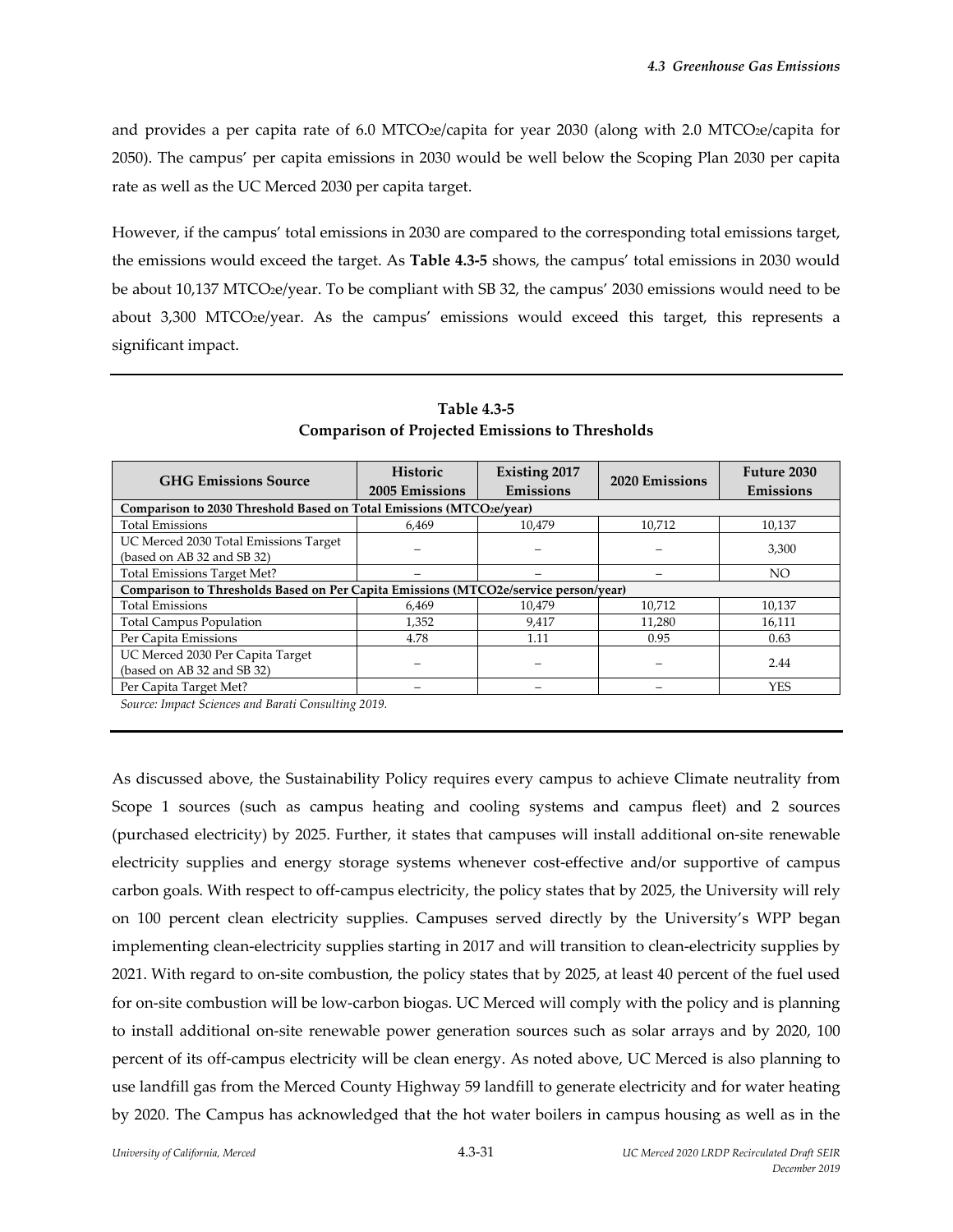housing added under the 2020 Project will continue to be operated on natural gas and therefore, all of the existing Scope 1 emissions will not be eliminated. However, all new buildings constructed under the 2020 LRDP will be fully electric and hot water boilers will be either solar or electric. Therefore, UC Merced will not increase its Scope 1 emissions even as the campus grows. **Table 4.3‐6** below reports the amount by which campus emissions would exceed the target in 2030 if only the Scope 2 emissions were eliminated and the amount of exceedance if both Scope 1 and Scope 2 emissions were eliminated.

| <b>GHG Emissions Source</b>           | 2030 Emissions | 2030 Emissions with<br>Zero Scope 1 and 2<br>Emissions |
|---------------------------------------|----------------|--------------------------------------------------------|
| Scope 1 Area Sources and Campus Fleet | 3,160          |                                                        |
| Scope 2 Electricity                   | $\Omega$       |                                                        |
| Scope 3 Commuting                     | 4,994          | 4,994                                                  |
| Scope 3 Water Supply                  | 8              | 8                                                      |
| Scope 3 Wastewater                    | 44             | 44                                                     |
| Scope 3 Solid Waste                   | 944            | 944                                                    |
| Total                                 | 10,137         | 5,990                                                  |
| Campus 2030 Emissions Target          | 3,300          | 3,300                                                  |
| Exceedance                            | 6,837          | 2,690                                                  |

**Table 4.3‐6 Exceedance of 2030 Target (in MTCO2e/year)** 

*Source: Impact Sciences and Barati Consulting 2019.* 

In both cases, the total emissions would exceed the targeted emission level of 3,300 MTCO2e/year, and the impact would be significant. To address this impact**, LRDP Mitigation Measure GHG‐1a** is set forth below which requires UC Merced to implement additional measures to reduce its emissions, and if adequate reductions are not achieved, the mitigation measure requires UC Merced to purchase GHG offsets. UC Merced would also implement **LRDP Mitigation Measure AQ‐2a,** which requires implementation of measures to reduce combustion emissions from a variety of sources, and **LRDP Mitigation Measure AQ‐2b** to reduce mobile source emissions. Both measures would reduce GHG emissions. **LRDP Mitigation Measure GHG‐1c** commits UC Merced to continue to evaluate and implement new technologies that would reduce its emissions.

With respect to small-scale projects that may be located within lands designated CMU, CBRSL or ROS, due to the small size and nature of these projects, they would be unlikely to result in substantial GHG emissions during their operation.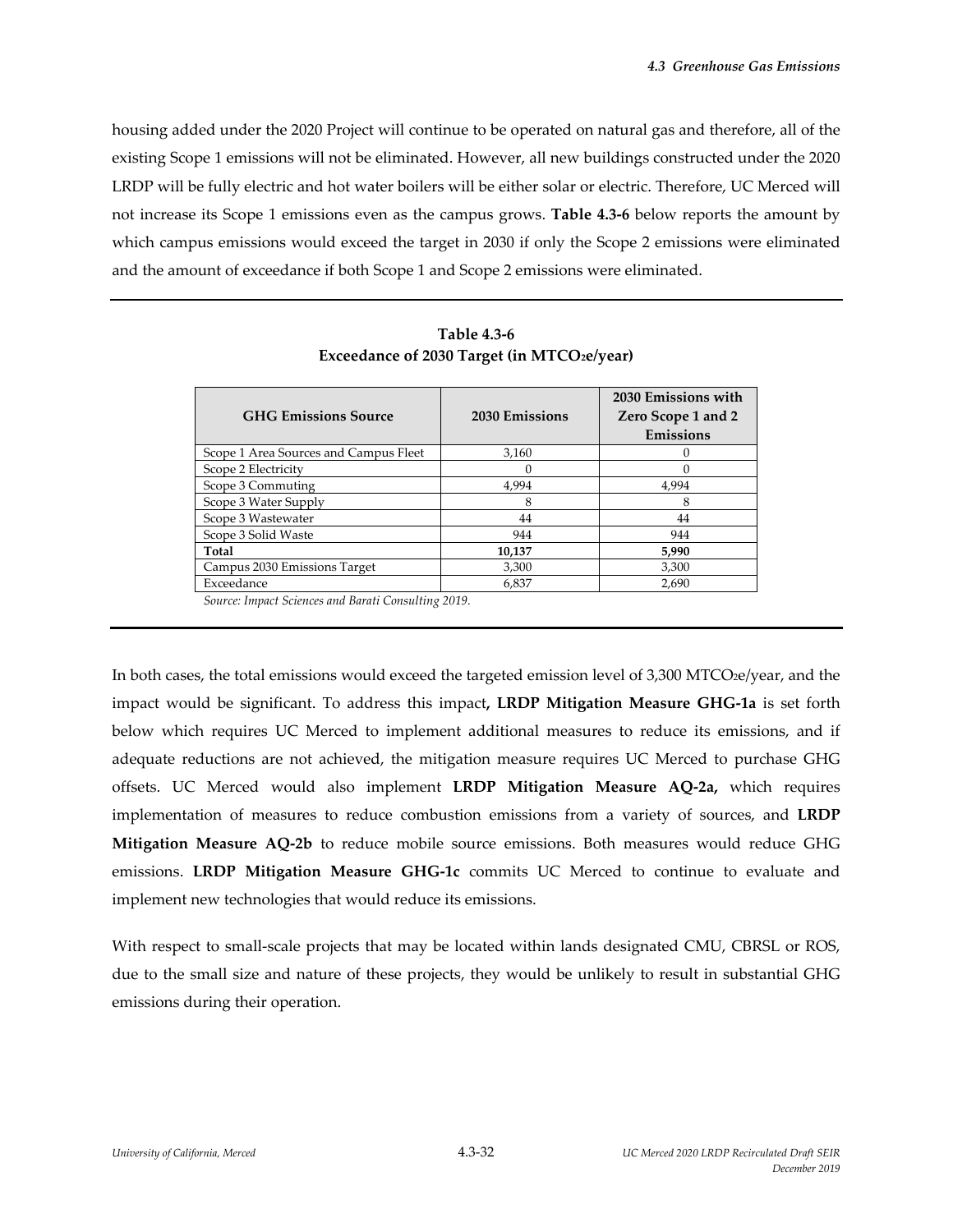#### **Mitigation Measures:**

**LRDP MM GHG‐1a:** UC Merced shall set a goal to reduce or control the increase in its GHG emissions such that the total emissions do not exceed 3,300 MTCO<sub>2</sub>e/year by the end of the year 2030.

> UC Merced shall monitor GHG emissions each year, monitor upcoming projects for their potential to increase the campus' GHG emissions, and implement project‐specific and campus‐wide GHG reduction measures to reduce the campus' GHG emissions in accordance with the  $3,300$  MTCO $2e$ /year goal for 2030.

> In the event that adequate reduction is not achieved by these measures, UC Merced shall purchase renewable energy credits, or other verifiable GHG offsets to keep the net emissions at or below 3,300 MTCO2e/year.

- **LRDP MM GHG‐1b:** UC Merced shall implement **LRDP Mitigation Measures AQ‐2a and ‐2b.**
- **LRDP MM GHG‐1c:** UC Merced shall periodically review new technologies that can be implemented to further reduce the campus' GHG emissions.

**Significance after Mitigation:** As shown in **Table 4.3‐6**, to achieve the 3,300 MTCO2e/year goal, UC Merced will need to reduce its 2030 emissions by about an amount ranging between about 2,690 and 6,837 MTCO2e/year which would not be a large reduction. Further, UC Merced has determined that it is feasible to purchase the required renewable energy credits and offsets. Therefore, with the implementation of **LRDP Mitigation Measures GHG‐1a, 1b, and 1c**, the impact would be less than significant.

**LRDP Impact GHG‐2: Implementation of the 2020 LRDP would conflict with state law, UC Sustainable Practices Policy, and the UC Merced Climate Action Plan, adopted for the purpose of reducing the emissions of greenhouse gases. (***Significant; Less than Significant with Mitigation***)**

\_\_\_\_\_\_\_\_\_\_\_\_\_\_\_\_\_\_\_\_\_\_\_\_\_\_\_\_\_\_\_\_\_

## *State Laws*

AB 32 established the goal for the reduction of California's GHG emissions to 1990 levels by 2020. In 2015 and 2016, SB 350 and SB 32 were signed into law, establishing the state's mid‐term target for 2030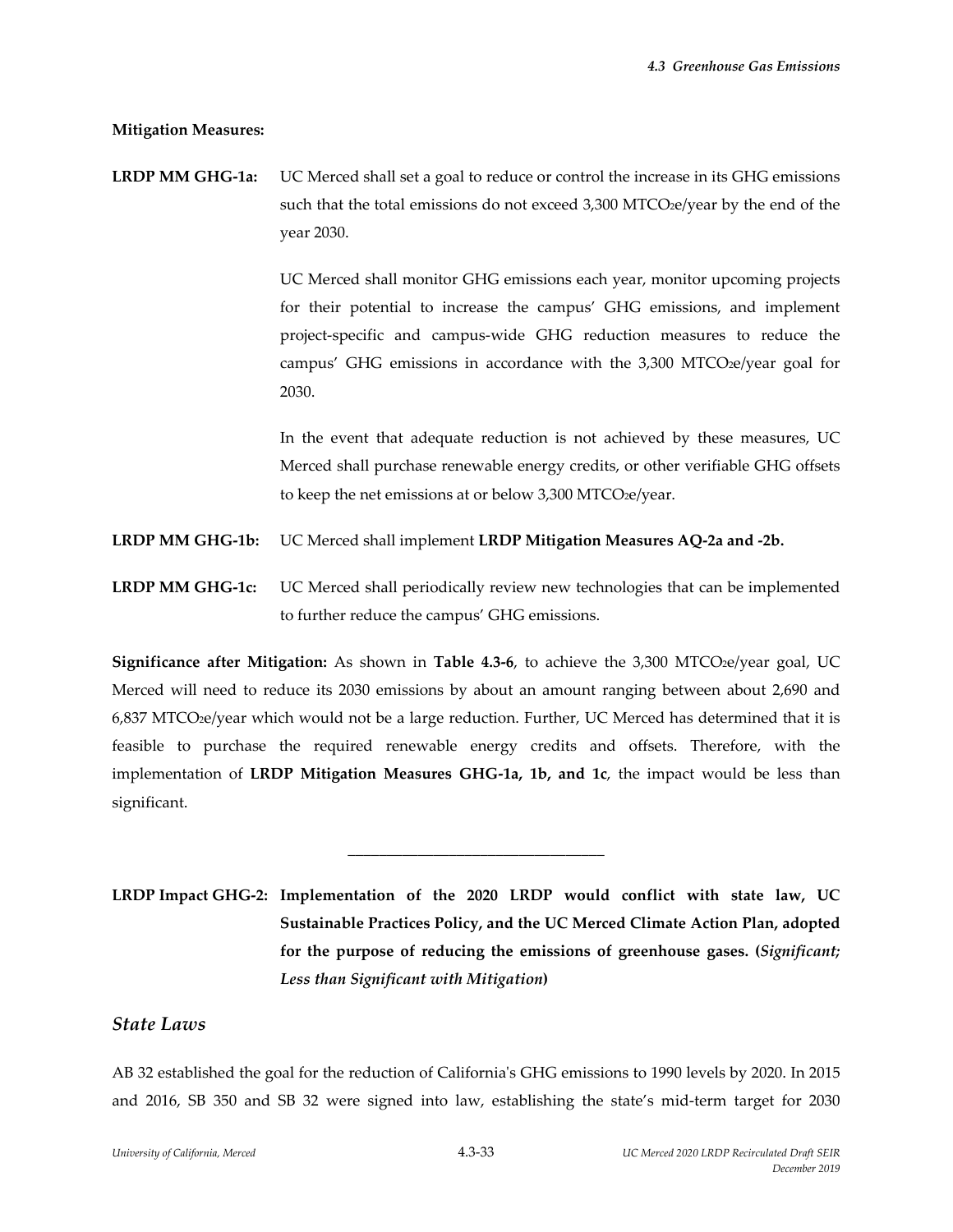emissions to be 40 percent below the 1990 emissions. In view of this mid-term target, as noted above, the 2017 Scoping Plan sets forth a target efficiency threshold of 6.0 MTCO2e/ capita as applicable to plans through 2030. The analysis under **LRDP Impact GHG‐1** above shows that with the implementation of the 2020 LRDP, on a per capita basis, the campus would emit 0.63 MTCO2e/capita/year in 2030. This is substantially below the state average rate of 6.0 MTCO2e/capita/year as well as the campus-specific rate of 2.44 MTCO2e/capita/year derived for the campus for compliance with SB 32. Furthermore, UC Merced would implement **LRDP Mitigation Measures GHG‐1a, 1b,** and **1c** to reduce its total emissions such that they are below 3,300 MTCO2e/year, a target emissions level that is 40 percent less than the campus' 2020 emissions target. Therefore, with mitigation, campus development under the 2020 LRDP, including small-scale projects developed on CMU, CBRSL or ROS lands, will not conflict with the state laws and regulations related to GHG emissions.

#### *UC Plans and Policies*

The 2020 LRDP is a projected development program for the Merced campus for the years 2020 through 2030. Under the plan, the campus is anticipated to add about 1.83 million square feet of building space by 2030. The campus population is projected to increase to about 17,400 persons by 2030. The addition of building space would increase the use of energy on the campus and the additional population would result in more persons commuting to the campus. Increased on‐campus population would also increase water use, wastewater generation and solid waste generation. All of these changes would have the potential to increase the campus' GHG emissions. However, as under existing conditions, campus development under the 2020 LRDP would continue to be completed in a manner that it is compliant with the UC Sustainability Policy, UC Merced Sustainability Strategic Plan, and the UC Merced CAP. Campus projects under the 2020 LRDP will continue to achieve a minimum of a Silver rating under the LEED Green Building Rating System. UC Merced will continue to develop on‐site renewable energy sources, procure clean energy, and obtain offsets as necessary, in compliance with **LRDP Mitigation Measure GHG‐1a**. It would also continue to implement and expand TDM programs to minimize the increase in commuting and other emissions in compliance with **LRDP Mitigation Measures AQ‐2a** and **‐2b,** and evaluate and implement new technologies that reduce emissions, pursuant to **LRDP Mitigation Measure GHG‐1c**. Therefore, with mitigation, implementation of the 2020 LRDP, including the small‐scale projects that are less than 10,000 square feet in building space and/or 2 acres in ground disturbance, would not conflict with the UC Sustainability Policy or the UC Merced plans adopted to reduce GHG emissions.

#### **Mitigation Measures:**

**LRDP MM GHG‐2:** Implement **LRDP Mitigation Measures GHG‐1a, 1b, and 1c.**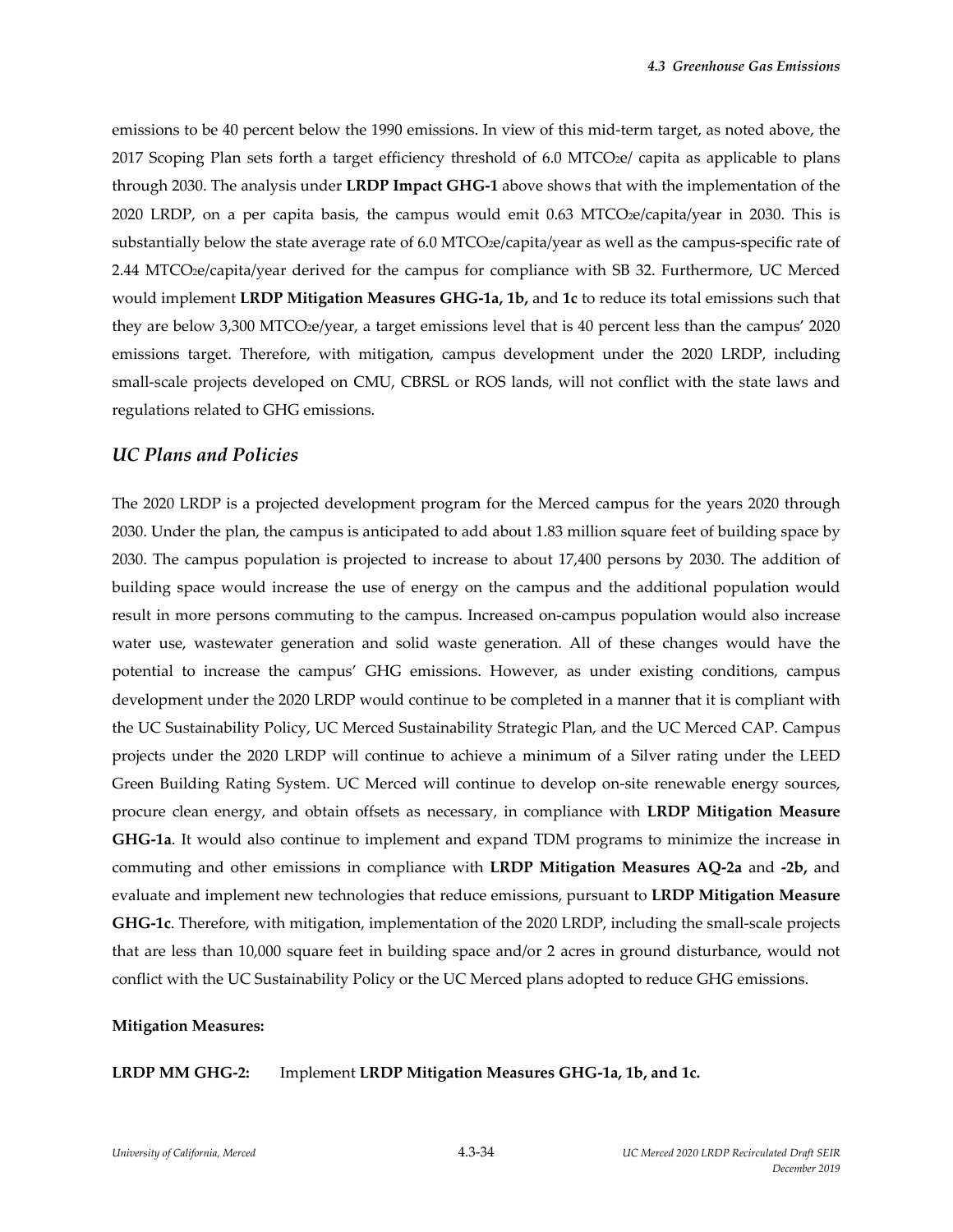**Significance after Mitigation:** With mitigation, which includes purchase of offsets if needed, the impact would be reduced to a less than significant level.

# **4.3.6 Cumulative Impacts and Mitigation Measures**

l

**Cumulative Impact C‐GHG‐1: Implementation of the 2020 LRDP would result in a significant cumulative GHG impact. (***Significant; Less than Significant with Mitigation***)**

As the impact from a project's GHG emissions is essentially a cumulative impact, and the methodologies and standards applied in the analysis presented above are designed to assess the cumulative significance of GHG emissions under the 2020 LRDP, the analysis presented above provides an adequate analysis of the cumulative impact related to GHG emissions from campus development under the 2020 LRDP. Based on the analysis under **LRDP Impact GHG‐1**, the operational emissions from campus development under the 2020 LRDP would result in a significant cumulative impact.

**Mitigation Measures**:

## **MM C‐GHG‐1:** Implement **LRDP Mitigation Measures GHG‐1a, 1b, and 1c.**

**Significance after Mitigation:** With mitigation, which includes purchase of offsets if needed, the impact would be reduced to a less than significant level.

## **4.3.7 References**

California Air Resources Board (CARB). 2014. *First Update to the AB 32 Scoping Plan*. May.

- CARB. 2017. Final Staff Report Proposed Update to the SB 375 Greenhouse Gas Emission Reduction Targets. Available online at: https://www.arb.ca.gov/cc/sb375/final\_staff\_proposal\_sb375\_target \_update\_october\_2017.pdf, accessed December 4, 2017.
- CARB. 2016. *California Greenhouse Gas Emission Inventory‐ 2016 Edition.* Available online at: http://www.arb.ca.gov/cc/inventory/data/data.htm, accessed October 13, 2016.
- CARB. 2017. *California's 2017 Climate Change Scoping Plan*. November.

l

California Climate Action Team (CAT). 2006. *Climate Action Team Report to Governor Schwarzenegger and the Legislature*. March.